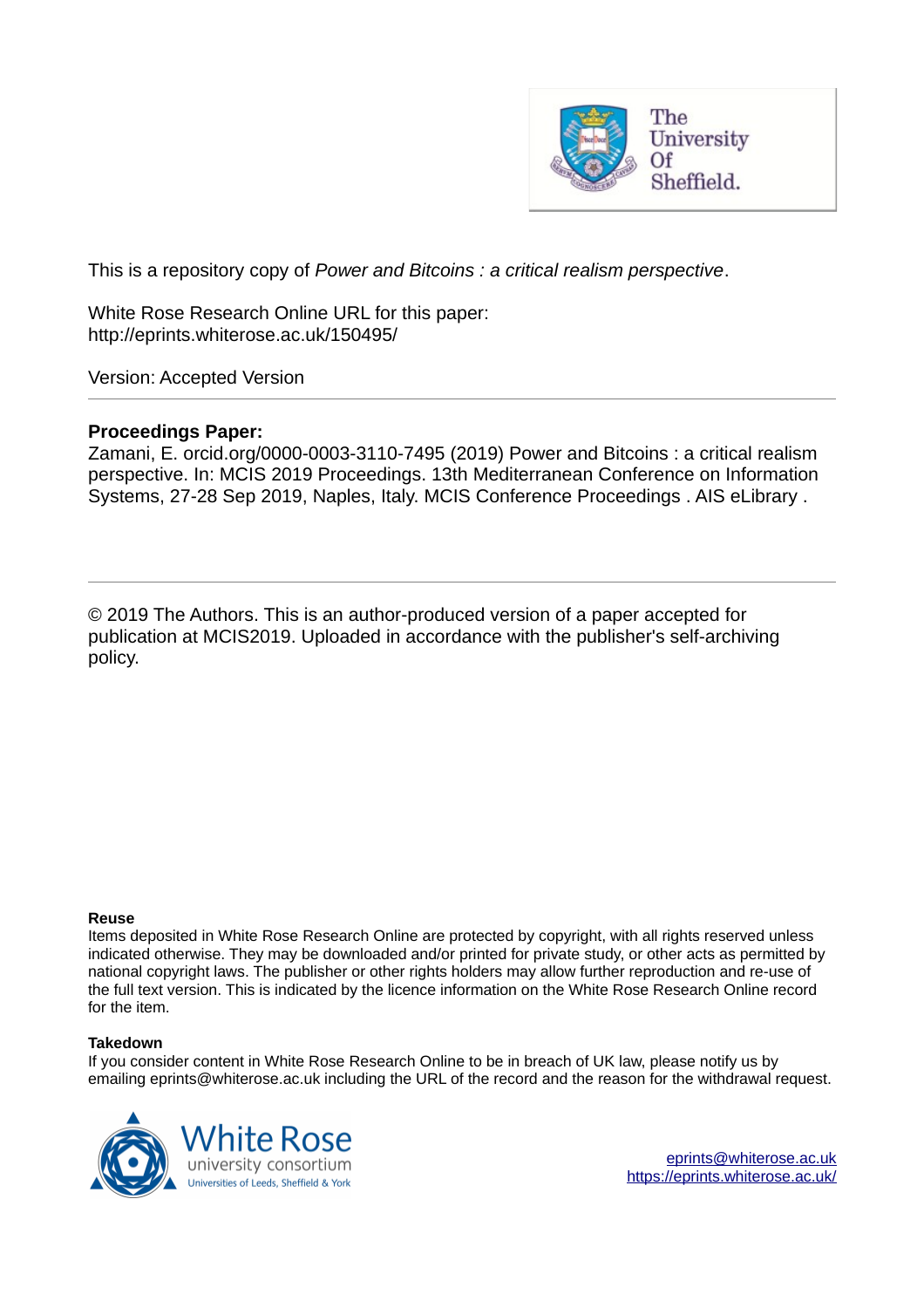# **POWER AND BITCOINS: A CRITICAL REALISM PERSPECTIVE**

#### *Research full-length paper Track N°00*

Zamani, Efpraxia D., Information School, University of Sheffield, UK, [e.zamani@sheffield.ac.uk](mailto:e.zamani@sheffield.ac.uk) 

### Abstract

*In this study, through the lens of critical realism to power, we take a close look into the power dynamics behind the Bitcoin protocol in relation to its Cypherpunk philosophical underpinnings. We focus on some of its main components that can be seen as constraining structures, and we discuss how these structures generate constraining mechanisms that restrict users' power to act, further reinforcing other entities'' power over them. In doing so, we illustrate that the Bitcoin Protocol, as it is used today, is in tension with the principles on which it was developed. In addition, we show that power, instead of being decentralised and distributed to the many, it has merely shifted from traditional actors to what can be seen as newcomers or atypical regulators. In line with the paradigm of critical realism, we note that the identified mechanisms and structures we discuss in this paper, are those that we were able to observe through our subjective lens; others may exist but may require different contextual conditions to be activated and observed.* 

*Keywords: Bitcoin, Power, decentralisation, critical realism*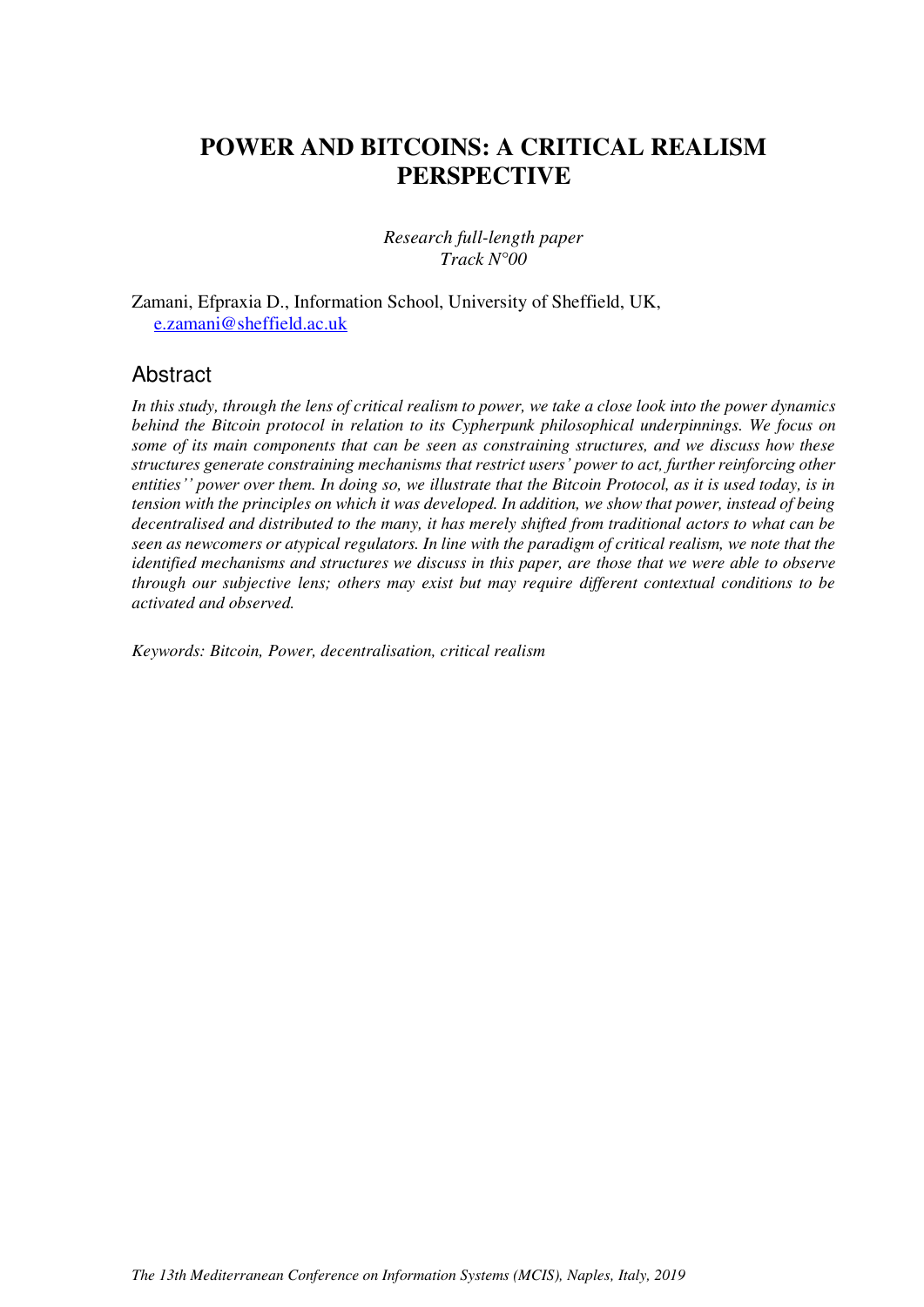# 1 Introduction

The Bitcoin and the Blockchain technology have been attracting the interest of many researchers and practitioners alike on a global scale, primarily because they promise to solve many issues surrounding transparency, trust, decentralisation and traceability. About then years after Nakamoto's original paper (Nakamoto, 2008a) on the Bitcoin protocol, the literature exhibits a strong focus on proposing innovative use cases (e.g., Creer et al., 2016; Kypriotaki et al., 2015), investigating the desirability and feasibility of regulation around it (e.g., Schaupp and Festa, 2018; Vidan and Lehdonvirta, 2018), as well as technical matters concerning security, privacy and risk (e.g., Puthal et al., 2018; Zamani et al., 2018).

However, a less investigated aspect of the Bitcoin and the Blockchain is that which pertains to their underlying philosophy and their links to the Cypherpunk Manifesto (Swartz, 2018; Vidan and Lehdonvirta, 2018). The Manifesto recognised as law only what can be illustrated through maths and enforced by code, and focuses on the anonymity of the involved parties (Narayanan, 2013). Indeed, when the Bitcoin protocol was first introduced, what seemed to spark the interest of users was the potential to move from trusting a single regulatory body or state, to trusting anonymous, unknown and therefore untrusted peers by leveraging the power of maths and cryptography (Vidan and Lehdonvirta, 2018). At the same time, what seemed equally promising was the potential to shift the power balance from sovereign states and financial institutions to users and citizens thanks to the technology's decentralised nature (Corradi and Höfner, 2018).

In effect, this was an effort to move from the centralisation of power for authorising and validating payments to the decentralisation of the process, where some thousands of peers could all have an equal saying in doing so. In other words, what the Bitcoin protocol suggested was that power could effectively be distributed across the many rather than being concentrated in the hands of the few. Along these lines, fairly recently, a small number of studies begun looking into these attributes of these two technologies, and in relation to the promised potential to shift the power balance (Swartz, 2018; Vidan and Lehdonvirta, 2018).

In this paper, we focus our attention on the philosophical underpinnings of the technology, and analyse some of its major features in relation to them. Our aim is to showcase that, first, the technology as used today is in contrast to these underpinnings, and that second, the trajectory of the Bitcoin and that of the Blockchain suggest that power has not been distributed but instead shifted from traditional actors (such as states) to newcomers and less typical regulatory bodies.

The paper is structured as follows. We start off by presenting a short overview of the philosophical underpinnings of the Bitcoin and the Blockchain. We then introduce our theoretical approach to the concept of power. This is followed by a discussion around the tension between the technology's philosophical underpinnings and how it is used today, unpacking the constraining structures and the constraining mechanisms, so as to showcase how the Bitcoin protocol is a system of power.

# 2 On the Philosophical Origins of the Bitcoin

Researchers (e.g., Swartz, 2018; Zamani and Babatsikos, 2017) suggest that the idea behind the Bitcoin protocol can be found in Chaum's 1983 proposal for a fully anonymous payment system, that leveraged cryptographic protocols to secure the anonymity and the privacy of stakeholders in electronic transactions (Chaum, 1983). The need for privacy is a focal point in Hughes' Cypherpunk's Manifesto, as well, which can only be achieved through anonymity (Hughes, 1993):

*"Privacy is necessary for an open society in the electronic age. […] privacy in an open society requires anonymous transaction systems. […] An anonymous system empowers individuals to reveal their identity when desired and only when desired; this is the essence of privacy."*

Against this background, many of the features and functions in the Bitcoin protocol are firmly aligned with each of the themes raised within the Cypherpunk's Manifesto. For example, the Manifesto underlines that "each party to a transaction [should] have knowledge only of that which is directly necessary for that transaction" (Hughes, 1993). This, in principle, is satisfied by the use of public key cryptography, where each user possesses their own pair of keys for initiating and settling transactions,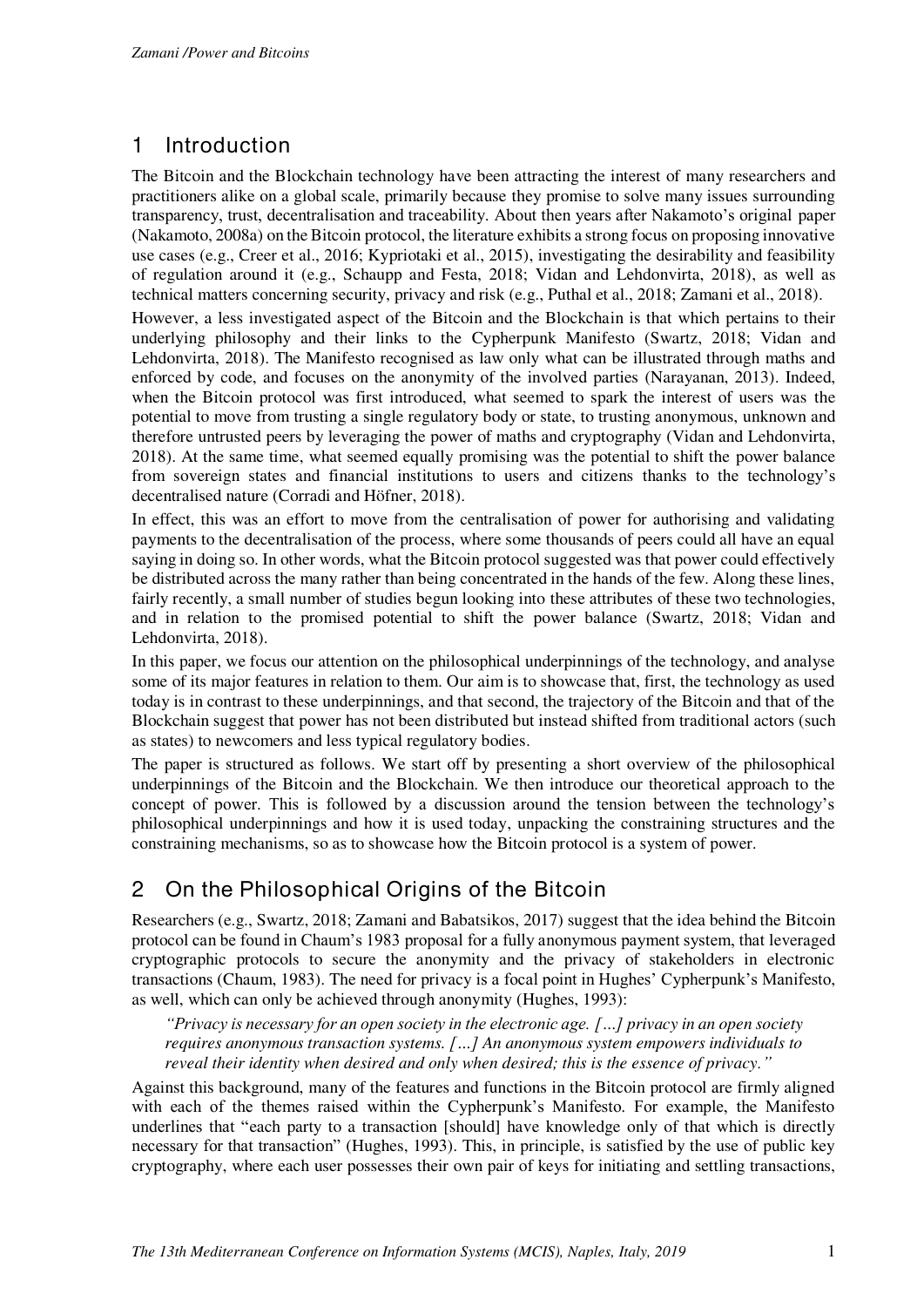thus confirming the authenticity of the transaction. Further, Hughes stresses the importance of an open and transparent system that is distributed and maintained by the many: "[w]e publish our code so that our fellow Cypherpunks may practice and play with it. Our code is free for all to use, worldwide. […] We know that software can't be destroyed and that a widely dispersed system can't be shut down." (Hughes, 1993). Indeed, the Bitcoin protocol in essence builds on the concept of a peer-to-peer network, where all users are connected to each other over the internet for the purpose of minting new coins, transacting with one another and validating transactions. The protocol itself, i.e., the code, is publicly available and open to all, for investigation, auditing etc., in the principles of open source code, where anybody can access it, identify flaws, or further build their own applications on top of it.

The most critical theme however that emerges out of the Cypherpunk's Manifesto is that of the distrust regarding the role of governments and corporations: "[w]e cannot expect governments, corporations, or other large, faceless organizations to grant us privacy out of their beneficence. It is to their advantage to speak of us, and we should expect that they will speak" (Hughes, 1993). In other words, this underlines that the intentions and actions of such institutions are not and should not be considered as benevolent, but rather that citizens should actively seek out their autonomy, self-reliance and self-control in order to resist institutionalized authority (Coleman and Golub, 2008). Along these lines, and with regards to the Bitcoin, its objective was to create a network and an infrastructure that can be trusted, without necessarily trusting the peers themselves, but rather the technology and the cryptographical means used (Vidan and Lehdonvirta, 2018), thus removing the need for card issuers, central banks, states and escrow services (Westphal, 2015), which are often addressed as corrupt by many of the core developers of the Bitcoin (De Filippi and Loveluck, 2016).

Because the Bitcoin protocol places a great emphasis on privacy and anonymity, and reducing the power of institutionalized authorities, it is often considered as the technological manifestation of the 'libertarian dream' (De Filippi, 2014). However, the protocol in itself is politically agnostic, in the sense that it can be easily seen through the lens of the libertarian Right wing, that exhibits general mistrust and is negatively inclined toward state control, as well as through the lens of the pacifist Left wing, challenging the oligopoly and disrupting the status quo (Coleman and Golub, 2008; De Filippi and Loveluck, 2016). True to this agnosticism, Cypherpunks may be radical libertarians, anarcho-capitalists, or socialists, which is also reflected in a recent survey on the political leanings of Bitcoin adopters, where the majority identify themselves as Liberals (CoinDesk, 2018).

# 3 Theoretical Background

### **3.1 Power and Technology: the Foucauldian Approach**

Traditionally, within the Information Systems domain, the Foucauldian approach to power has been quite influential. For example, its influence can be seen clearly in Zuboff's work (Zuboff, 1988), where information systems are discussed as machines with the power to automate and informate, and which can be used for discipline, monitoring and surveillance (Doolin, 2004). According to Foucault, power is relational, and it exists only when exercised (Foucault, 1979). In other words, it entails the capacity to act, it suggests resistance (Willcocks, 2004) and exists in and stems from within social relationships (Doolin, 2004). As such, it lives within the knowledge, practices and technologies that impact on others and their capacity to act (Hindess, 1996). However, due to social relationships and practices, power becomes internalised, and its impact can be observed not only when directly exercised, but also when experienced through its apparatuses (Doolin, 2004).

Foucault's work has received several criticisms, with some of them having been addressed by Foucault himself in his later writings. In what follows we discuss those that pertain to this study and our own conceptualisation of power, later presented.

As discussed by Willcocks, the Foucauldian approach to power presents certain difficulties in applying it (Willcocks, 2004). He notes that if indeed power is ever present, then "all social and cultural phenomena become reducible to power relations" (Willcocks, 2004, p. 262), where agency is either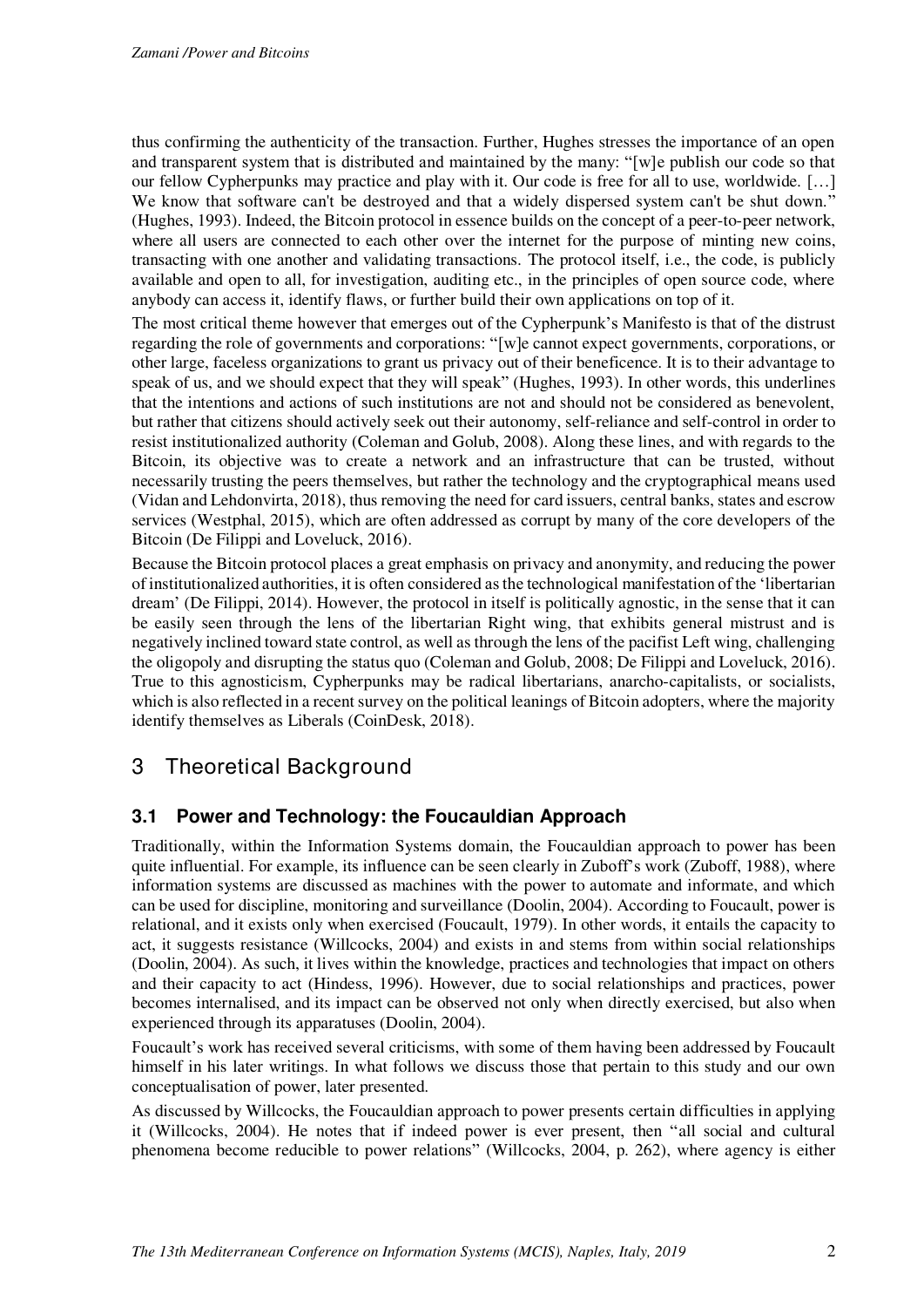understated or dismissed (Best, 1994). Willcocks also draws from Reed (1998) to note that the poor attention to agency further underestimates the relationship between agency and structure. As a result, it is impossible to investigate into and assess the differences between social actions and structural constraints, and therefore such an approach does not allow researchers understand how material and social constructions are either supported or constrained by agents, and in the case of information systems, technology. Further, in Foucauldian terms, power is treated in a somewhat flat manner, without attention to the hierarchical nature of institutions, the state etc., while explicitly rejecting the notion of underlying structures, and generative mechanisms that impact on the exercise of power and the potential outcomes (Sayer, 2012).

This later point with regards to agents' and technologies' constraining or supportive role is of increased importance for the field of ICTs. Technologies should be seen as interacting with the individual, as part of a process, whereby both the technology and the individual get redefined as a result of their interaction and exposure to each other. In this context, the technology itself merely mediates the will and actions of the individual (Latour, 1994) and social relations (Leclercq-Vandelannoitte, 2011), based on how this technology has been designed by others, supporting certain actions and restricting others. As such, technologies can be seen, not simply as means to control and monitor but rather as objects that, on the one hand, adhere to certain societal and organisational norms while on the other hand, empower, being the tools and providing the space and opportunities to act (Bloomfield and Coombs, 1992).

### **3.2 A Critical Realism Perspective of Power**

Our own conceptualisation of power is understood through the lens of critical realism (Palermo, 2007; Sayer, 2012), which addresses the criticisms on the Foucauldian approach, especially with regards to the constraining structures and mechanisms, and causality. Power can be considered as the ability to do or not do something (power to act). Within the context of interpersonal relationships, power translates into the ability to influence others' actions as well (power over somebody). Power, more explicitly, can be described as the decision-making set that allows an agent to adopt a potential set of actions (Palermo, 2007). Such an agent can be an individual, a financial institution, a state, or any other type of entity. Therefore, power over somebody entails that an agent can have and exercise power over somebody only when there is a dependency relationship, i.e., when the an individual is dependent on whatever actions another individual chooses to adopt from their decision-making set. Practically speaking, this may entail influence on another individual's goals and actions, or influence and impact on their own decisionmaking set (Palermo, 2007, 2014). As a result, power to act and power over somebody are inescapably interwoven, because power over somebody essentially depends on the distribution of power to act within a given system, such as society (Sayer, 2012).

To date, there are different approaches to power, ranging from its non-existence within a capitalistic system, to existing solely within a bounded system (e.g., a firm), and even being ubiquitous. Such approaches depend largely on one's understanding with regards to the existence or absence of interpersonal relationships, which in capitalism and perfectly competitive markets are seen as nonexistent, and therefore power to act is unrestricted (Palermo, 2014). This stems from the idea that one cannot exercise their authority over others in order to dictate a certain action, as individuals may opt to disengage from the relationship and therefore resist the exercised authority (Vatiero, 2010). However, the modern society is characterised by asymmetries (Gershenson, 2015) and power is typically unevenly distributed (Palermo, 2007). As a result, these asymmetries give way to power over others within interpersonal relationships. The important point then becomes what is the extent and the intensity of power, i.e., how many individuals' decision making and actions can potentially be restricted as a result of a single agent (extent) and would be the potential impacts and consequences should this agent decides to exercise their power over others (intensity).

The above description of power and power relations is in line with the critical realism approach (Mingers and Standing, 2017; Sayer, 2012). Critical realism has been recently attracting the interest within the IS literature, particularly thanks to its potential to provide mechanism-based causal explanations for phenomena. Critical realism puts forth the idea that the world exits independently from our own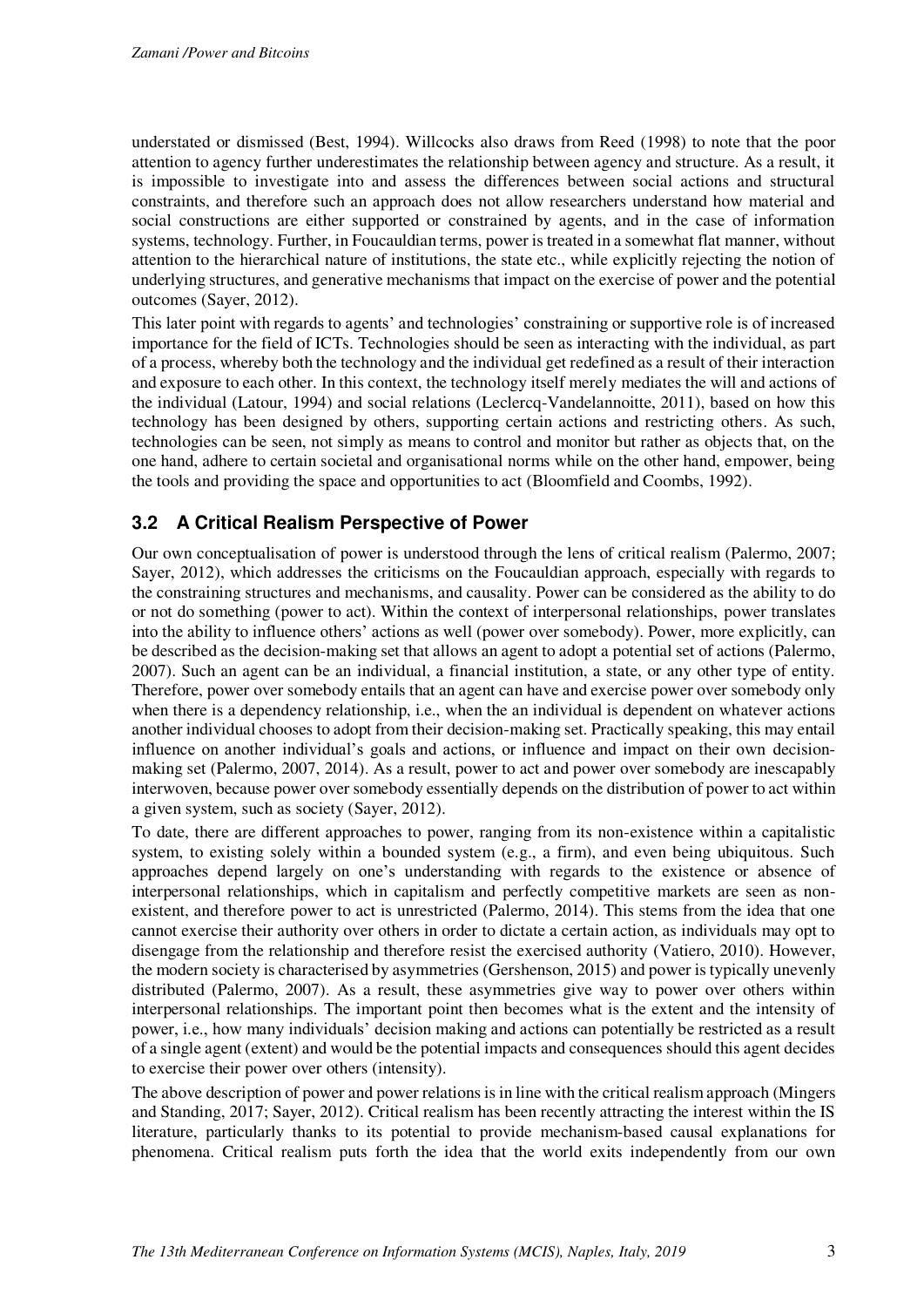knowledge of it and that we are able to observe only a fraction of it. This suggests in turn that structures and entities exist independently and can be understood solely through our own subjective lens that has been ingrained with our sociocultural perceptions (Mingers, 2004). In other words, critical realism differentiates between the real, the actual and the empirical domains of a phenomenon (see [Figure 1](#page-5-0) for the stratification of the domains). The real denotes the causal generative mechanisms that make things happen, and can be ideas and structures, among other things, which may or may not be observable by us (Mingers and Standing, 2017). Whether these generative mechanisms get activated depends on the contextual factors of the phenomenon, and therefore they may or may not lead to changes. Drawing from prior knowledge, experience and other observations, the researcher is then able to appreciate the causal explanations behind the investigated phenomenon (Volkoff and Strong, 2013). The actual domain denotes the temporary generated events that result from the generative mechanisms and finally the empirical domain is the subset of the events that we as researchers are able to observe (Mingers and Standing, 2017). In brief, the actual domain contains the events that can potentially occur but the empirical domain contains those that both occur and are observed (Mingers et al., 2013), and therefore one can argue that critical realism combines positivism and interpretivism.



<span id="page-5-0"></span>*Figure 1. Domains of the real, the actual and the empirical, adapted from Mingers (2004).* 

One of the most critical elements of critical realism is that of generative mechanisms, which is missing from the Foucauldian approach. Therefore, the ontology of critical realism can help overcome these shortcomings (Sayer, 2012). These mechanisms can be investigated through retroductive reasoning, whereby the researcher looks into an observed event and attempts to theorise around them and their causal explanation (Mingers, 2004). It is quite possible that there is a number of generative mechanisms that can potentially explain an outcome, but the researcher needs to focus only on those that are directly relevant to the investigated phenomenon (Henfridsson and Bygstad, 2013) and the underlying contextual conditions (Henfridsson and Bygstad, 2013).

Along these lines, within the context of an investigation into power, an important aspect is whether power is activated, which depends on the existence of absence of dependencies and relations among actors. In turn, when power is activated, one needs to assess to what extent the subject is susceptible to the exercised power (Sayer, 2012). As a result, it is necessary to acknowledge that there is no deterministic effect between the exercise of power and whatever outcomes may or may not occur. Instead, what exactly is the outcome depends on the contextual conditions (Henfridsson and Bygstad, 2013).

More specifically, the power to act (individual decision-making sets) and their interdependencies create a larger decision-making system, where the relationship between agents can be shaped in many different ways. One agent may proceed with a set of actions that simply are unavailable to other agents. In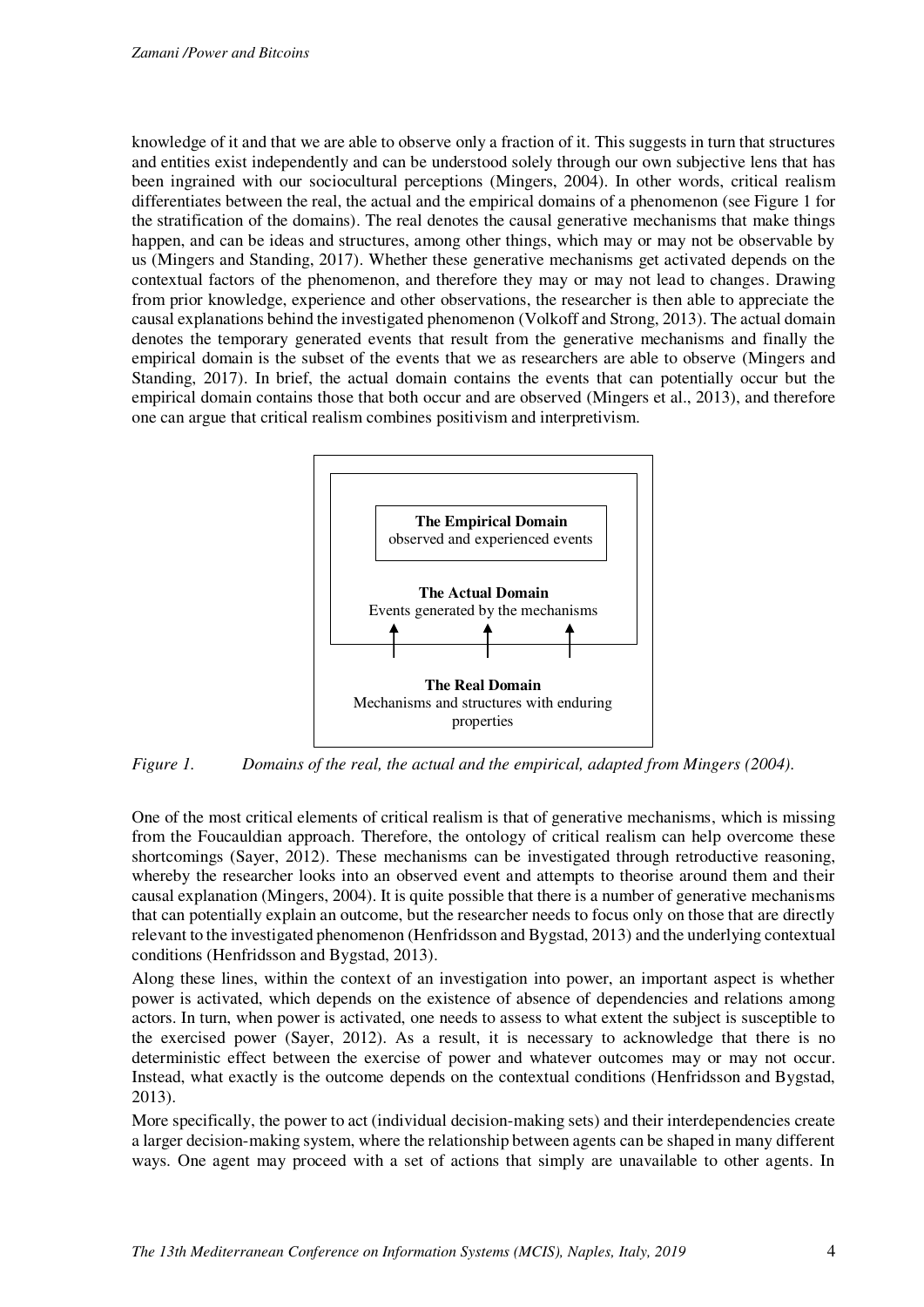addition, one agent may have imposed constraints on them on what action they can actually pursue, while the same constraints may not exist for other agents, as a result of others' power over them. In other words, within a single decision-making system, there may be numerous constraints, asymmetrically distributed across agents.

In this paper, our aim is to illustrate the structures and mechanisms that govern the power distribution in the Bitcoin protocol. We posit that such an asymmetric distribution of constraints do exist within the Bitcoin protocol as a result of the technology as designed and used. In what follows we discuss such non-observable entities that exist in the domain of the real, and specifically constraining structures, constraining mechanisms and the system of power in relation to the Bitcoin protocol. In doing so, we showcase that the technology as used is misaligned with its philosophical underpinnings.

# 4 Bitcoin as a System of Power

It is beyond the scope of this study to provide a detailed description of the Bitcoin protocol in its entirety. However, we will discuss in this section those features and functions of the protocol, which, through the lens of critical realism, act as the mechanisms and structures in the real domain that transform the Bitcoin protocol into an observed system of power.

### **4.1 Constraining Structures**

While the Foucauldian approach to power rejects the concept of causality with regards to power, Sayer stresses "the importance of structures in the generation of power" (Sayer, 2012, p. 180) in order to understand power itself. This importance stems from the fact that the power of an entity exists "in virtue of the structure of [that entity]" (Sayer, 2012, p. 181) and is dependent upon exogenous structures, especially enduring ones that interact with endogenous structures.

In the case of the Bitcoin protocol, there are two major components that relate to the purposes of our study; *proof of work and block selection*<sup>1</sup>. The Proof of Work (PoW) is the consensus algorithm for the confirmation of transactions and for the minting process of new bitcoins (Reid and Harrigan, 2013). The process requires that each peer of the network vote with their computing power, by solving proof of work instances and thus creating the appropriate blocks in the chain. The Bitcoin protocol uses more specifically the Hashcash system. Based on this system, the miners need to complete a proof of work that covers all the transactions in the block (Bitcoin Wiki, 2019). The protocol further introduces the concept of difficulty, which dictates the amount of work required for the identification of a new block. Therefore, this process becomes computationally expensive, in terms of skills, time and the financial resources required to set up and run the necessary infrastructure (Gervais et al., 2016), which often includes advanced GP-GPU and ASICs, specifically developed for bitcoin mining. In the early years, mining could take place through the graphics card mounted on the computer (GPU), which could take up the computations necessary for solving the puzzles and the transaction blocks. However, following the huge hype that began surrounding the Bitcoin, as many users jumped on the mining bandwagon, the prices of graphic cards exploded, making the acquiring of a good graphic card quite expensive. In addition, as the mining process increases in difficulty every so many years, in order to maintain the steady supply of bitcoins, the typical graphics cards can no longer support any mining – at least not in any way that makes financial sense for the individual. As a result, another approach has surfaced, that of using ASIC (Application Specific Integrated Circuits) mining. ASICs are designed solely for the purpose of mining bitcoins at full speed, while consuming as little power as possible. Of course, they are expensive and still require a lot of time to mine coins.

As a result, based on the overall constraints imposed by the PoW, there is a high threat with regards to the centralisation of mining power to few miners only and mining pools (Bitcoin Wiki, 2019), that have access to additional resources than the average user, which in turn transforms this into an oligopoly (Arnosti and Weinberg, 2018). This undermines the central tenet of the cypherpunk movement and that

<sup>&</sup>lt;sup>1</sup> Other important components, such as the Blockchain, private key cryptography and wallets, are not referred here as they are less relevant to the constraining structures of the protocol.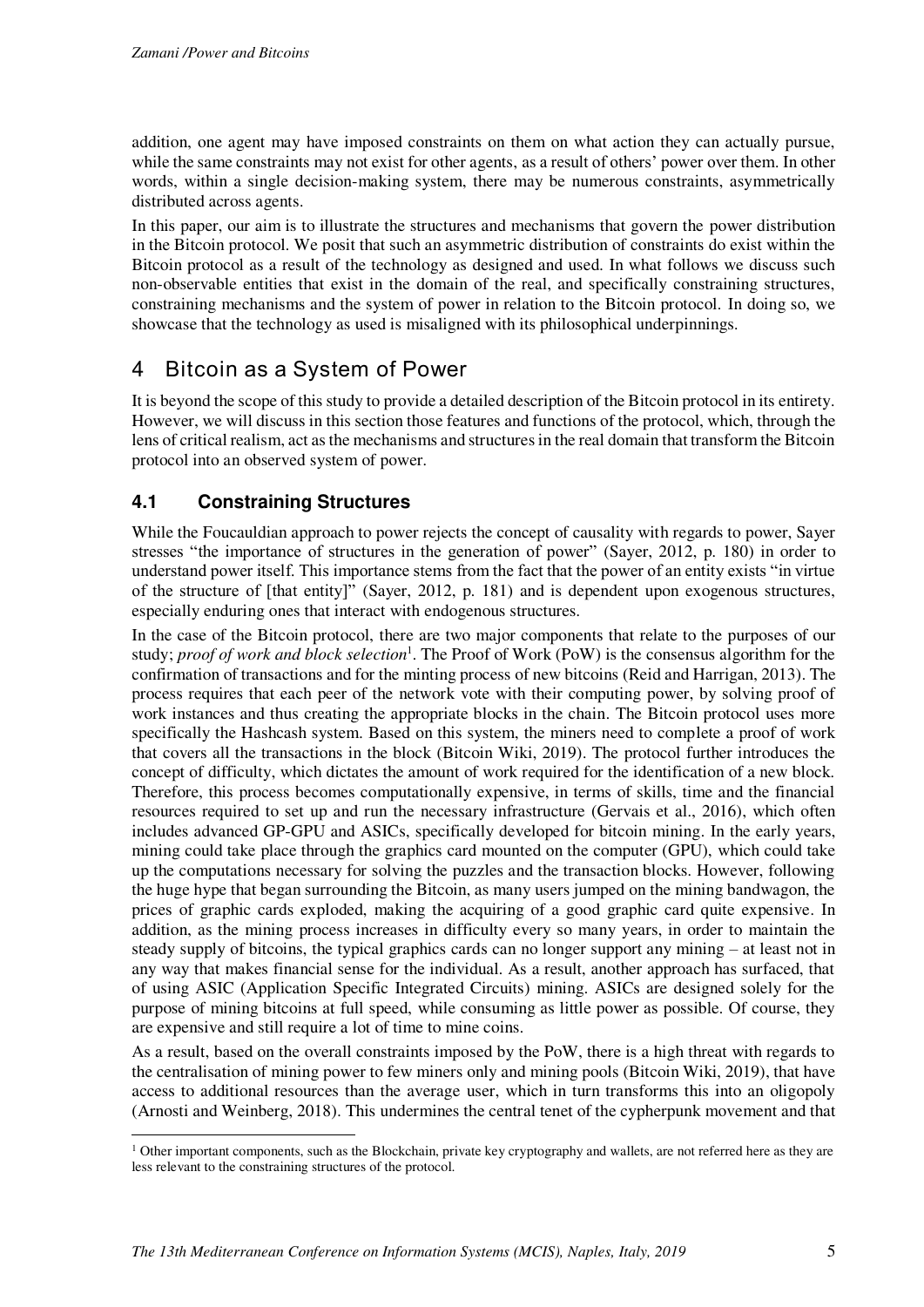of the Bitcoin protocol, where the aim is meant to decentralise power and redistribute it from the few to the many, since it is not the many that have access to such skills and resources.

Next, Block selection refers to the process through which miners compete against each other in order to receive the reward for mining the next block, and therefore add a new block in the blockchain. Essentially, miners attempt to identify and broadcast their proof of work for a given block before all other miners in the network, as only the first one who does so is able to receive the block reward. The requirement for the identification of the block is again computational power, as the miner is required to solve a cryptographic puzzle before all others (Eyal and Sirer, 2018), but further includes a random component (the solution is based on a nonce). For this reason, the process has often been described as random. However, while computational power and speed may not be the sole factors, the actual probability for a miner to get selected is still proportional to their share of the employed computational resources in the network ("The 3 or 4 fastest nodes' dominance would only be proportional to their share of the total CPU proof-of-worker. Anyone's chance of finding a solution at any time is proportional to their CPU proof-of-worker." (Nakamoto, 2008b)), which allows for a trial and error approach in solving the code (Maurer et al., 2013). Because there are great incentives, the competition among miners to be the first to broadcast their proof of work is great. Therefore, to win this competition, a miner needs to dedicate increased computational power. In other words, the computational power, or lack thereof, further challenges the underpinnings of the Bitcoin protocol, by constraining and significantly decreasing the chances of a miner with less computational power being rewarded.

Another point that relates to the constraining structures of the Bitcoin protocol has to do directly with the operation expenses. The process of mining consumes significant electrical power, both for the operation itself of the equipment, as well as for its cooling (Taylor, 2017). Understandably and depending on the exact geographical location of the miner, this translates into actual financial costs. For regions such as Europe for example, it is very much expensive to mine, while for other regions, such as China and Iceland, the costs are significantly lower, as a result of a combination of reasons, ranging from the actual climate conditions to the regulatory environment. Obviously, the incentive here would be that the received reward outweighs the costs spend for the mining. In other words, the reward must worth more than the electrical power spent to make financial sense for the user.

It therefore follows that the code itself, while initially considered as a way to distribute power, due to the computational requirements that ever increase by design, results today in power becoming concentrated to the few (Vidan and Lehdonvirta, 2018). Through the lens of critical realism to power, one can argue that the structures discussed above belong in the domain of the real as they have enduring properties and impacts. Further, we note that the decision-making set of miners, especially those that individually mine bitcoins, is significantly restricted. It is not simply that the minimum requirements for mining are today excessively high. The competition itself emerging as a result of the technology as designed suggests that certain miners with increased computational power are better positioned to take advantage of the technology by mining bitcoins and thus receive rewards (power to act), while others with less computational power are unable to do so and can solely participate in the verification process, which is not resource intensive.

### **4.2 Constraining Mechanisms**

The Bitcoin protocol today is about 10 years old and throughout this time updates and revisions to the code have been the subject of intense discussions among Bitcoin developers and enthusiasts. Generally, such changes in the code need to be agreed upon by a majority of miners who vote for the incorporation of said changes. For the purposes of the discussion around Bitcoin and power however, we can consider that the constraining structures previously discussed have remained stable over time, with minor changes. In such cases, where the constraining structures remain fairly stable over time, what need to be addressed are the constraining mechanisms that regulate and further propagate them (Palermo, 2007; Wrenn, 2017).

Mechanisms, constraining mechanisms in this study, are meant to impact on one's actions and have a causal force (Nicholson et al., 2013) that explains the observed events in the empirical domain. In this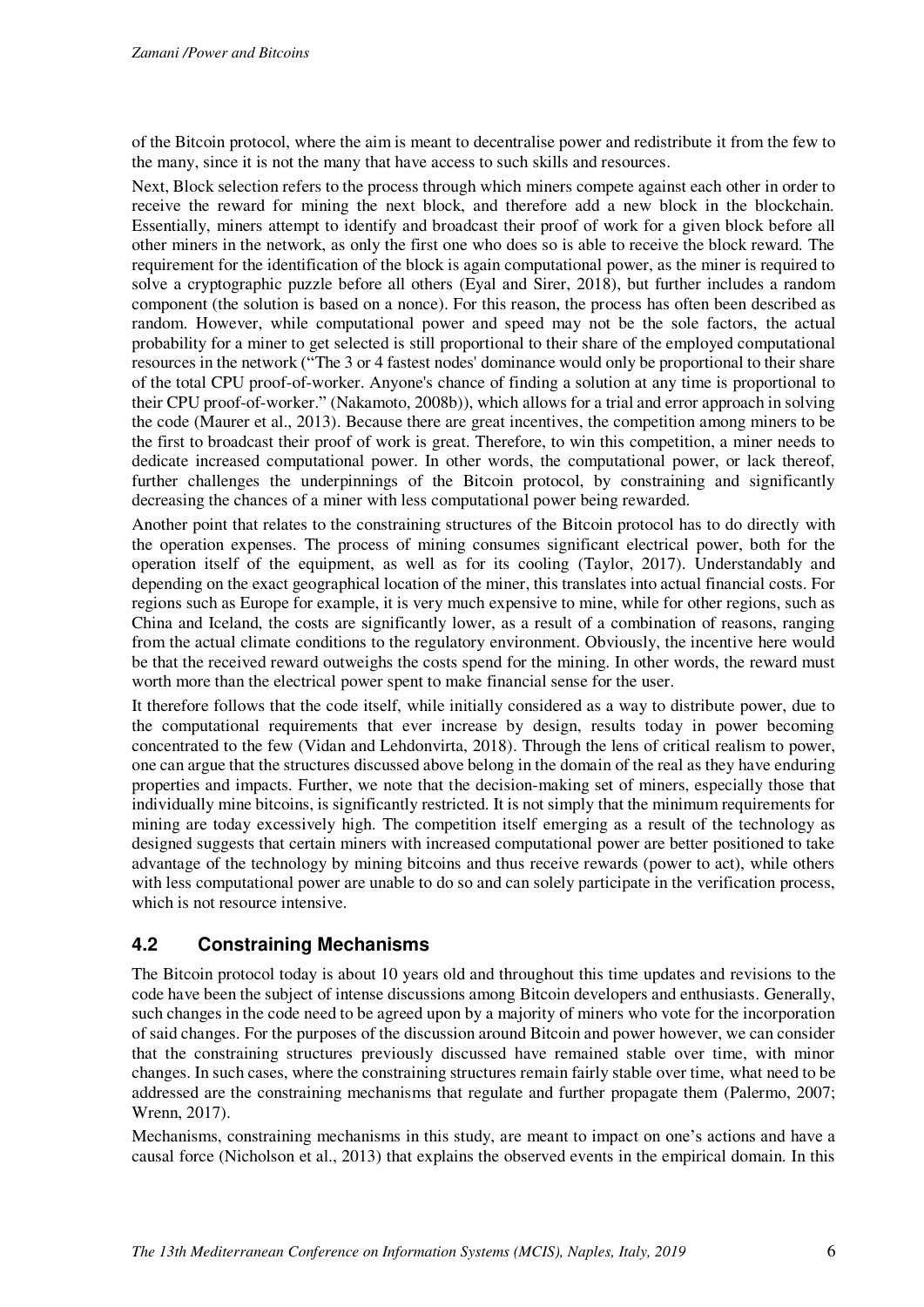sense, we posit that the asymmetric power distribution discussed earlier, stemming from the constraining structures, is the result of the constraining mechanisms residing externally from the protocol. Such mechanisms include, among others, external actors with an interest in the Bitcoin protocol, including the state, financial institutions, central banks, large Bitcoin exchanges, technologists and large mining pools, who manage to control in effect the production and the valuation of the Bitcoin and enhance or impair the technology's status. These mechanisms get activated depending on their relationships with other entities, such as the end users, the Bitcoin structural elements and so on and so forth. The effect of these mechanisms is subject to the strength, vulnerabilities and relative positioning of the entities with which they relate, which can reinforce or block the power exercised (Sayer, 2012). These mechanisms are discussed in the following sections in relation to the philosophical underpinnings of the protocol.

#### 4.2.1 The mechanism of identification and verification: back to deanonymisation

The preservation of anonymity has been since the beginning the central idea behind the peer-to-peer electronic cash system proposed by Nakamoto. In addition, the inability to preserve anonymity within a perceived as corrupt state-driven payment system is what dictated for Cypherpunks the necessity to incorporate strong cryptographic techniques in their code and place their trust only in their code: "Cypherpunks deplore regulations on cryptography, for encryption is fundamentally a private act. The act of encryption, in fact, removes information from the public realm. Even laws against cryptography reach only so far as a nation's border and the arm of its violence" (Hughes, 1993).

In the original paper published by Nakamoto, there is no indication that online or brick and mortar cryptocurrency exchanges would be necessary or even desired. Rather, when the electronic cash system was launched, the idea was that Bitcoin users would be minting new coins themselves, which they would store locally on their personal devices. Through their devices, users would be able to transact directly with each other and without going through a financial institution of some kind (Nakamoto, 2008a). However, for a number of reasons, including convenience, self-efficacy, and usability, such cryptocurrency exchanges emerged as early as 2010 (Sedgwick, 2018).

With the advent of such cryptocurrency exchanges. Bitcoin users begun acquiring bitcoins from them, trading fiat money for cryptocurrencies and using the exchanges' wallets and transacting with others through them. Because of underlying risk concerns in transacting with unknown others and thanks to the convenience offered in locating buyers and sellers, many users, who hold their funds in hardware (offline) or hot (online) wallets, transfer their funds, even momentarily, to their online exchange accounts to complete transactions. However, to access such services, the increased majority of these exchanges require that users identify and verify themselves by providing their personal details, including name, address, nationality and a copy of a government ID (e.g., national ID, driving licence, passport), in an effort to satisfy Know Your Customer (KYC) requirements. While these are not broadcasted on the blockchain when a transaction occurs, it is possible to trace back the transaction itself and then link it to the sender and the recipient of the transaction. Vidan and Lehdonvirta (2018) refer to these exchanges as 'gatekeepers' who break the protocol's promise of anonymity. Others have shown that there is a discrepancy between potential and actual anonymity because it is possible, with enough resources, to link addresses of the same user together and in time identify large entities and their interactions (Meiklejohn et al., 2016). In addition, Jeff Garzik, a member of the Bitcoin core development team has noted that with today's statistical analysis and network analysis techniques, it is possible to identify Bitcoin users (Maurer et al., 2013).

We call this the mechanism of identification and verification. The above discussion reveals that while the technology has been developed as an attempt to preserve the anonymity of participants, externally from it, there is a still the need for the identification and verification of the transacting parties. Positioning this within the context of critical realism, the mechanism of identification and verification gets activated when there is a requirement to align with long established regulatory frameworks (KYC, in the case of cryptocurrency online exchanges), as well as to track fraudulent and illicit activities (which the state and society have an interest to deter and interrupt). As a result, what occurs is that external to the technology measures are still in place, and the verification of the trustworthiness of users and the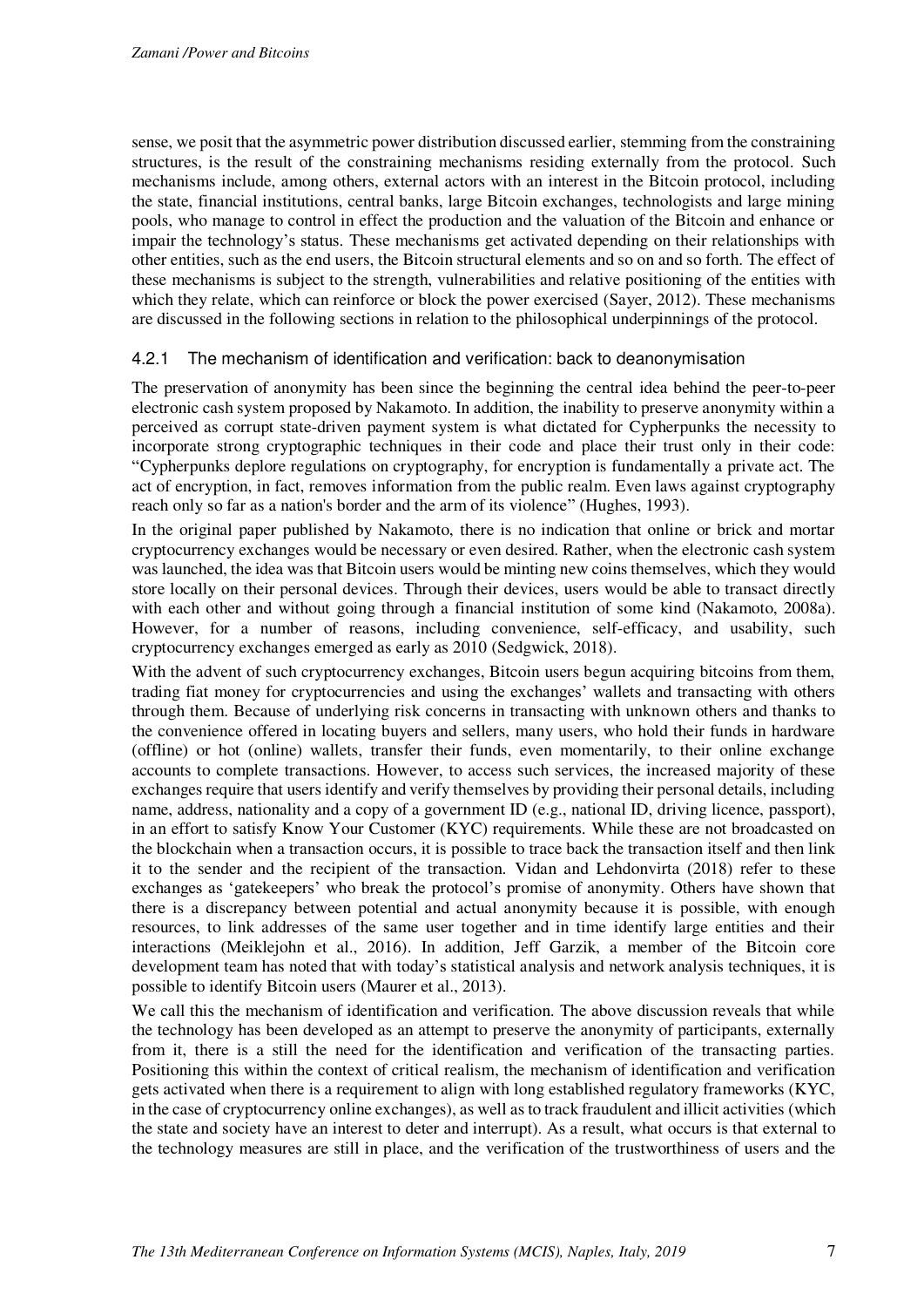legality of the transactions is still mandatory; the difference is that the verifying authority has shifted from the state to these exchanges. What is important for our discussion on power is that these exchanges, while part of the Bitcoin peer-to-peer network enjoy greater leverage than individual users, and can exercise their power over others by choosing to include or exclude individuals on the basis of the laters' perceived trustworthiness.

One could argue that users could choose not use these exchanges and transact directly with each other. Along these lines, it needs to be noted that there are several exchanges that do not require any authentication, and others that allow for offline transactions. In such cases however users exchange the preservation of their anonymity for higher fees and commissions, and normally less easy to use interfaces. In addition, in the case of direct transactions, the transacting parties will further need to trust each other, as the technology cannot ensure that e.g., the seller will fulfil the transaction by delivering the product or service paid for. These elements put together constrain significantly Bitcoin users' power to act.

#### 4.2.2 The mechanism of cost effectiveness: back to centralisation

Early Bitcoin adopters had the opportunity to mine bitcoins with significantly decreased difficulty and fewer technological requirements. Therefore, they were able to acquire bitcoins through mining with considerably lower costs. Currently, because of the increased starting costs and operational costs, together with the increased competition for identifying the next block to mine and the decrease in the reward, the overall costs of mining individually outweigh potential profits (Taylor, 2017). It is therefore highly unusual to be an individual miner, and what is observed is that Bitcoin miners tend to join large mining pools. Through such mining pools, individual users join their efforts with other miners and pool their computational resources, and therefore hashing power. In turn, this brings them, as a group, in a better position to defeat their competition in mining and identifying the next block, and therefore receive the mining reward (Maurer et al., 2013). The reward itself is directed to the mining pool rather to any individual miner within that pool, but each of them receive a fraction of the reward according to their contribution and the rewarding scheme adopted by the pool (Dziembowski, 2015).

[Figure 2](#page-10-0) show the market share of the most popular Bitcoin mining pools. Based on these data, we see that today exist some very large mining pools, such as BTC.com, AntPool and SlushPool. These large pools are followed by several smaller ones, along the dimensions of hashing power and number of blocks identified. In 2016, a study has found that 75% of the hashing power resided in China and Chinese mining pools (De Filippi and Loveluck, 2016). In other words, not only the computational power today is concentrated into few mining pools but these pools, for a number of reasons, are mostly concentrated in a single country (Peck, 2017; Tuwiner, 2019). CoinMetrics have investigated the concentration of hashing power and the mining pools into greater detail, and have identified some additional interesting patterns [\(Figure 3\)](#page-10-1): a) large mining pools may come and go, but there are some that seem quite persistent over time such as F2Pool and Slushpool, thus being more attractive to prospective miners as a result of their longevity, and b) it is difficult to assess real world power concentration just by looking into the power distribution across pools, because some, such as Antpool and BTC.com are owned by the same company, Bitmain (Coinmetrics, 2019). In other words, Bitmain owns the largest and second largest mining pools today, enjoying a significant leverage over the mining process.

The concentration of hashing power to a few large mining pools is a concern for many Bitcoin researchers with regards the security of its Blockchain. When more than 50% of the network's hashing power is concentrated by a single entity, then this entity is able to control the Blockchain through a number of ways: e.g., the entity is able to prevent the confirmations of transactions, thus leading to transactions being rejected, and they are able to reverse transactions even if these have been completed. Most importantly, in such an event, double spending of coins could be possible, which was one of the major problems that the Bitcoin has managed to solve for digital cash systems (Nakamoto, 2008a). Therefore, the concentration of power by few mining pools is not only a very obvious threat for the decentralised nature of the Bitcoin, but also creates a risk for the security of the Blockchain and the Bitcoin payment system in general (Conti et al., 2018; Eyal and Sirer, 2018).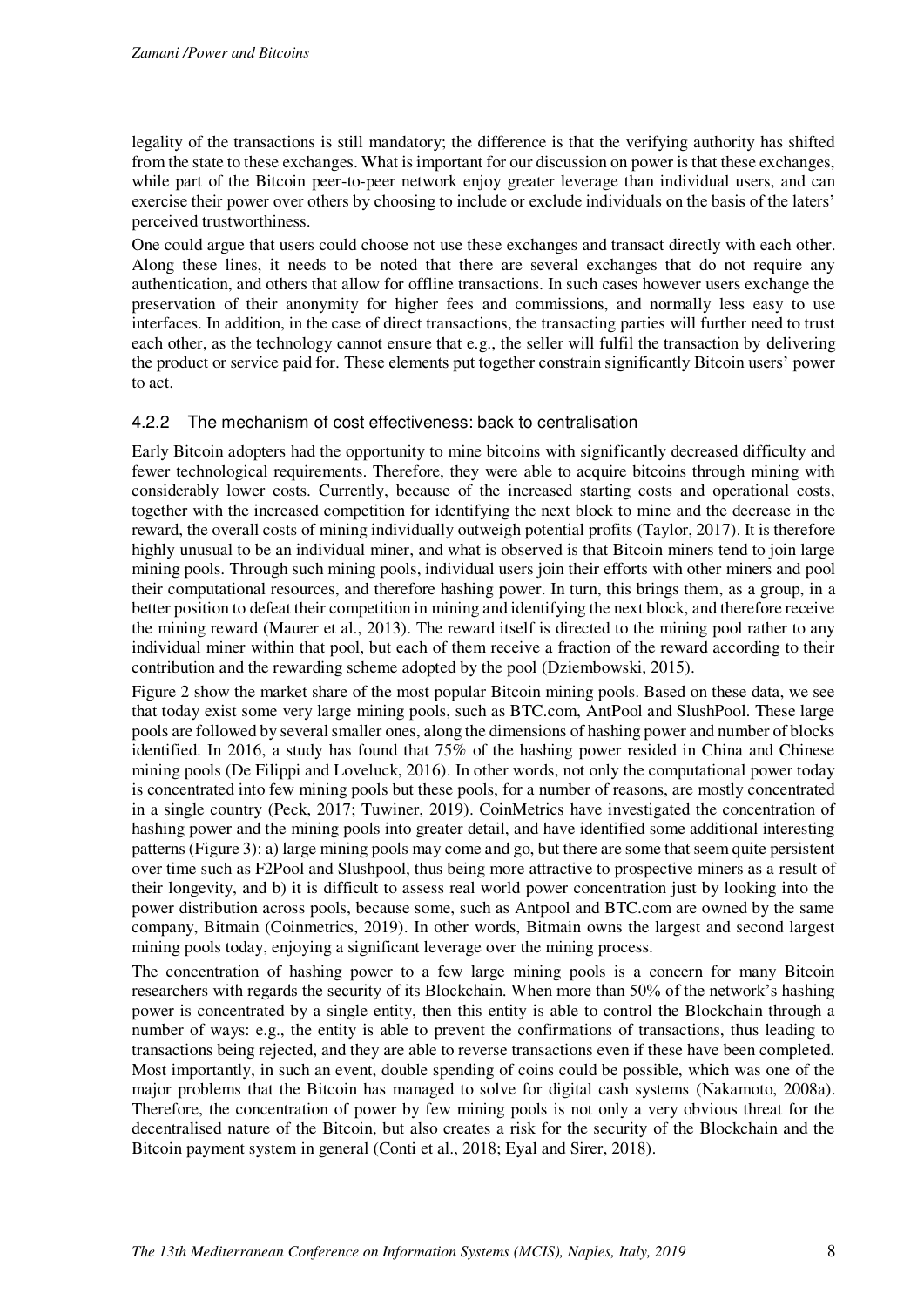

<span id="page-10-0"></span>*Figure 2. Bitcoin hashrate distribution in May 10, 2019. 'Unknown' means that Blockchain.info was unable to determine the origin. Source:<https://www.blockchain.com/explorer> (accessed on 10/05/2019).* 



<span id="page-10-1"></span>*Figure 3. Distribution of hashing power among mining pools (until January 7, 2019). Source: (Coinmetrics, 2019).* 

We call this the mechanism of cost effectiveness. Based on the discussion above, we have shown that as a result of increasing costs and decreasing rewards, the miners do not have many options in order to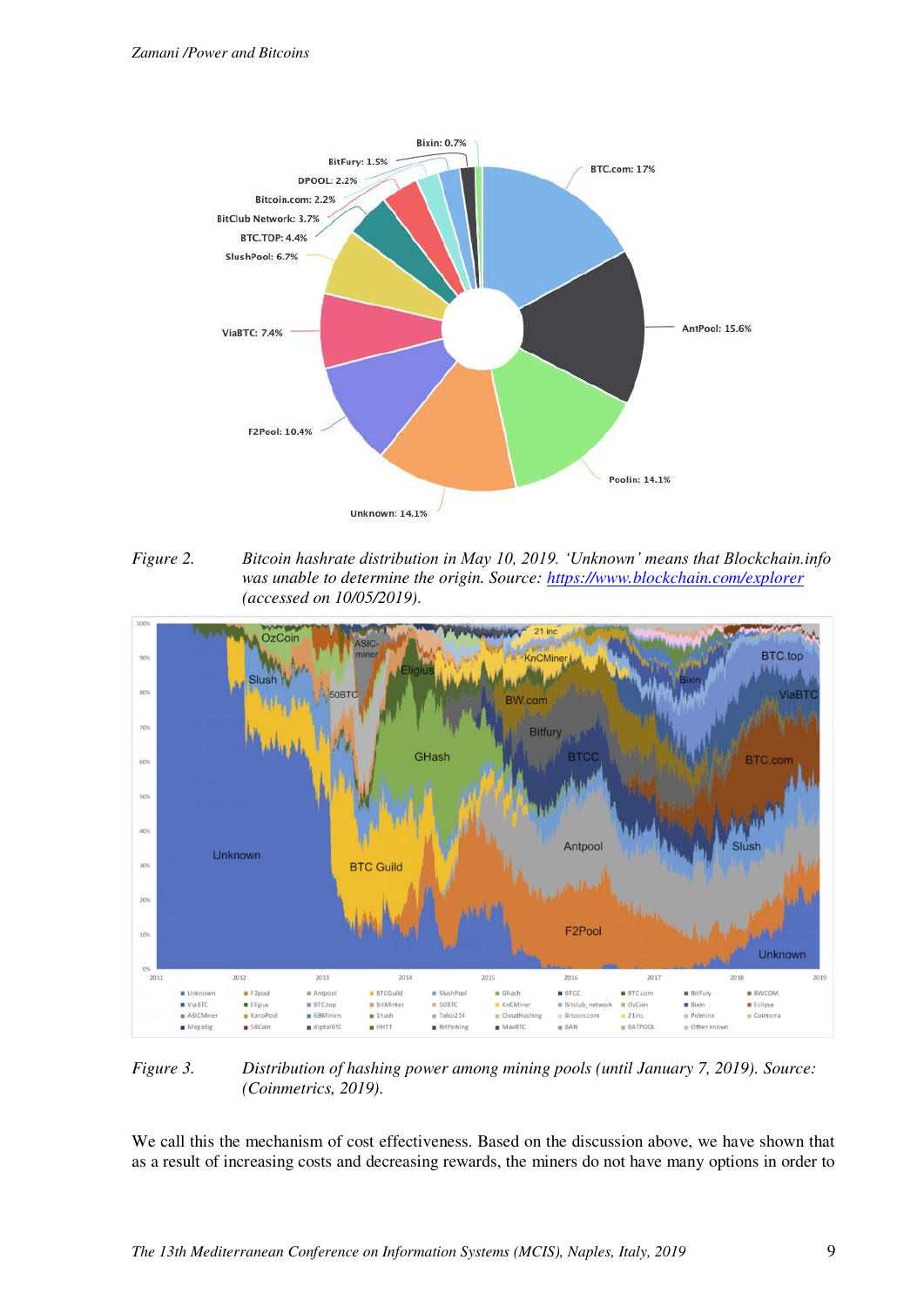receive financial gains and incentives towards keep on mining. Today, the only visible way for making profits and operating a financially viable mining operation is that of joining a mining pool, which progressively leads to the establishment of large groups of users, i.e., large mining pools, all working together in an effort to mine the next block. In other words, this mechanism gets activated when the ratio of financial gains to operational costs decreases overall, quite possibly converging to zero (Derks et al., 2018), and when operational costs exceed financial gains, which functions as a cut-off point after which mining is a cost for the miner. For simple users, the large mining pools exert power over them as the pool or the combination of pools are able to control confirmations, and transactions. For individual miners, the impact is similar with mining pools reducing the formers' opportunities to mine and receive rewards, as the later leverages greater hashing power.

A subsequent discussion of power through the lens of critical realism would then be on the decision making of miners for joining a mining pool, in order to appreciate the extent of their power to act to join a certain pool and the extent and the intensity of the power of the mining pools over miners. Typically, there are two main factors that play into one's decision making. The first has to do with the scheme the pool operates for paying out the reward and the fee it deducts. The second has to do with the size of the pool, i.e., how many peers comprise the pool, which is an indication of its hashing power (bitcoin wiki, 2011). Intuitively, we argue that prospective miners would be more inclined to join a pool with an established history such as Slush Pool, or a pool that has a low fee and a large pay out reward. There are different approaches to the fees. Some pools, such as Slush Pool require a 2% fee but share all transaction fees with its miners, whereas Ant Pool does not charge any fees, but does not share transaction fees. Next, the mining reward is computed based on the contribution of the miner toward the identification of a block, in other words, it is based on the hardware the miner owns and uses for mining. Therefore a single miner may wish to trade stability for increased pay outs, or vice versa. In all cases, miners willing to join a pool enjoy greater power to act and decide which pool to join, as they can even change pools.

### 4.2.3 What is it good for? The mechanism of perceptions

Within the context of examining the Bitcoin protocol as a system of power, we have shown so far that power to act and power over somebody exists as a result of endogenous, enduring structures and specifically as a result of some of its core components. We have further addressed how two major constraining mechanisms emerge as a result of these constraining structures, restricting miners' and users' power to act. Another constraining mechanism however stems from exogenous structures, such as the state, financial institutions, central banks, and technologists, who leverage their power over their audience and the public and inescapably influence the laters' perceptions.

When the Bitcoin protocol was first introduced, it was seen as a solution for preserving the anonymity in transactions, for the problem of power centralisation in the hands of the few, and as a way to overcome issues that stem from inflation and deflation. Yet, today, the Bitcoin is mostly discussed in relation to two main things as a result of its affordances. The first has to with fraudulent activities and illicit trading (e.g., Burge, 2015), and the second with its potential to provide huge returns for investors (but also losses) (Gerlach et al., 2018).

The Bitcoin protocol has been the subject of several discussions so far in relation to illicit trading, fraudulent activities and generally activities that appear to be against the status quo. One of the first events that have brought the Bitcoin into the general public's attention is presumably the establishment of Silk Road, an online marketplace for the trade of illicit goods, and its subsequent shutdown (Maurer et al., 2013). Silk Road users were transacting with each other using bitcoins in an effort to remain anonymous. However, since the traded goods were actually illicit (guns, drugs etc.), Silk Road naturally attracted the interest of law enforcement, who then were successful in not only shutting down the market but also tracking and identifying sellers and buyers (Meiklejohn et al., 2016). In addition, bitcoins have been widely used for donating to causes that may seem as threatening the establishment, such as WikiLeaks' operations, Julian Assange's, Edward Snowden's and Ross Ulbricht's defence funds, with the cryptocurrency being seen as "a censorship-resistant digital currency" (Maurer et al., 2013, p. 266). While such events supported the popularity of the Bitcoin to grow, they have also facilitated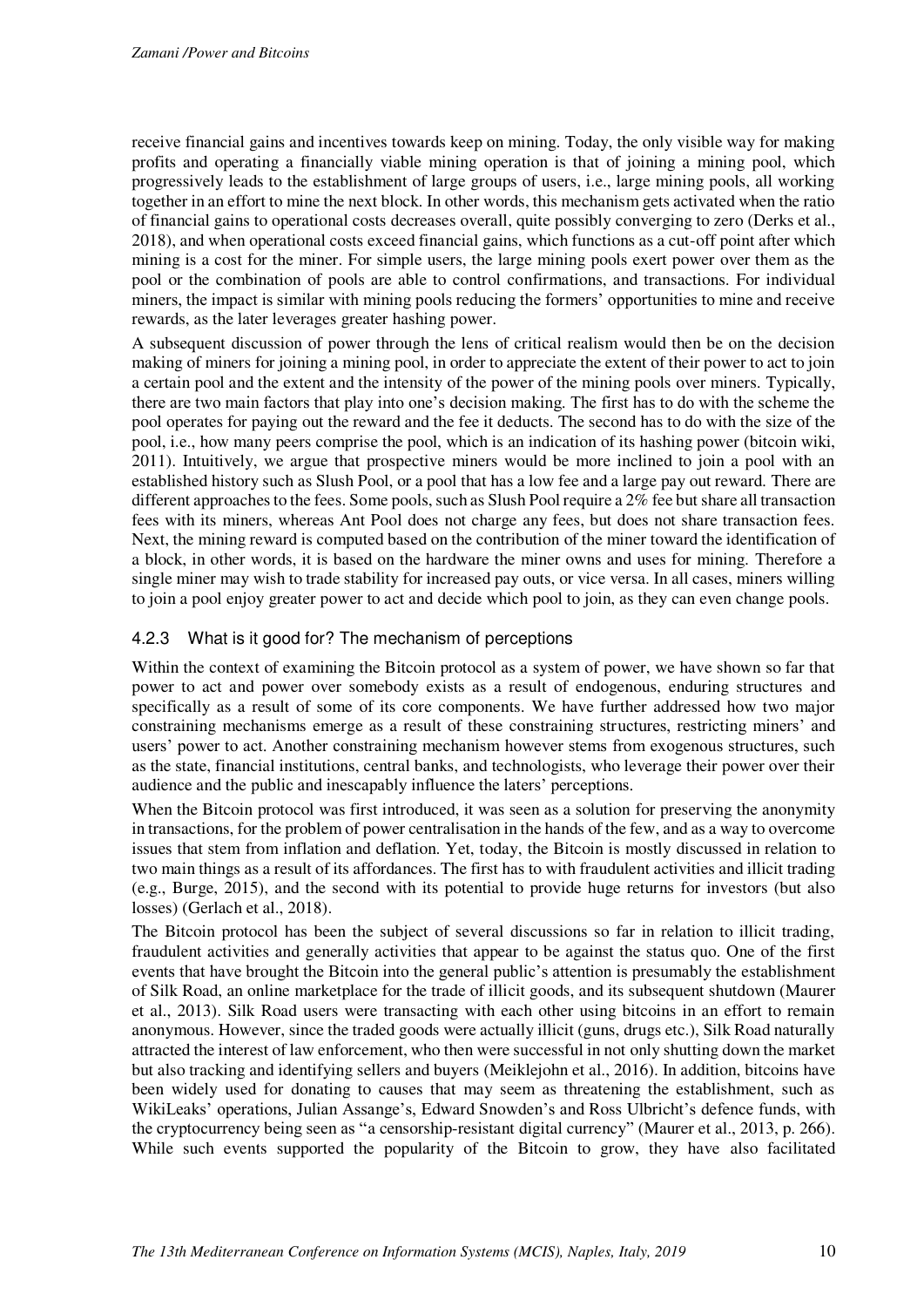governmental agencies, regulators and financial actors to link, in the public's mind, the technology to fraudulent activities.

Next, the Bitcoin is often discussed in the media in relation to its price, the price's volatility, its use as an investment as well as its potential to disrupt different industries. Thus far, it seems there is an increased majority that agrees in that the Bitcoin does not perform well as a medium of exchange due to its price volatility (Maurer et al., 2013). Others approach it as an instrument to speculate on its price and therefore gain and maximise their profits in the process (De Filippi and Loveluck, 2016). However, investing in Bitcoin can be a very risky endeavour and not always profitable. For many, the Bitcoin has no intrinsic value and therefore, its price may be justified or explained by speculative behaviour that often leads to price bubbles (Cheah and Fry, 2015; Shahzad et al., 2019). In addition, financial institutions seem less ready to invest in Bitcoin (although the same cannot be said for the Blockchain (Du et al., 2019)) due to concerns regarding the regulatory environment, taxing and accounting (Shahzad et al., 2019), which therefore indicates that more established players put less trust in the technology. Finally, a number of studies have linked Bitcoin's price to speculation by investors, who seek to make great profits in less time with lower investment costs (Baur et al., 2018; de la Horra et al., 2019). However, this may lead to adverse effects with investors being exposed to the usual market risks (Koutmos, 2019), especially if one ascribes to the notion that the Bitcoin has no intrinsic value.

While the above discussion can be telling with regards the influence of such players on any market, for us it is useful for considering their impact, not on the price of the Bitcoin, but instead on the public's opinion regarding the technology. Because of the complexity of the technology, and because it still hasn't been widely adopted, novice users are less ready to place their trust in the Bitcoin (Alshamsi and Andras, 2019), and more likely to be influenced by media hype, which admittedly focuses on the more dystopian side of the Bitcoin (Cameron and Trinh, 2017). We call this the mechanism of influencing perceptions, that drives the increased majority of novice users to think of the Bitcoin as something without value, that cannot be used as an electronic payment system, and something to steer away from since the vernacular typically links it to less positive stories. In line with the critical realism's view of power, it is reasonable to suggest that the influence of exogenous structures, such as financial institutions, central banks, media and technologists, exerts a disproportionate power over potential users and the wider public. In the short term, this restricts the public from using the Bitcoin as a payment system, because it is still not widely accepted by merchants, banks and the state as 'money', or medium of exchange, especially because of their perceptions regarding its risky nature. In the long term,

### **4.3 System of Power: the interaction of structures and mechanisms**

The constraining structures and the constraining mechanisms provide the underlying principles for systems of power (Palermo, 2007). In the case of the Bitcoin, the constraining structures of Proof of Work and Block Selection, and the constraining mechanisms of identification and verification, cost effectiveness, and perceptions make the Protocol a system of power. Against this background, power to act and power over somebody continuously interact and reinforce each other.

With regards to the mechanism of cost effectiveness, we see that under the pressure of receiving the mining reward, miners compete against each other in order to be the first to solve the cryptographic puzzle (constraining structure of Proof of Work) as well as for identifying the next block (Block Selection). In this race, due to the increasing costs and the increasing difficulty, the mechanism of cost effectiveness gets activated, where miners work collaboratively, in effect against other mining pools, in order to create economies of scale and take advantage of the consolidated computing power.

Next, as far as the mechanism of identification and verification is concerned, we note that the Proof of Work, as a function in itself, does not require any more information than what is included in a transaction. Transactions themselves are executed and verified using public key cryptography, where ownership of any fraction of bitcoin is proved by signing the broadcasted transaction with the paired private key (Biryukov and Pustogarov, 2015). In addition, cryptocurrency exchanges do not provide their services for free, but instead apply a fee to a every transaction that goes through them. These two points combined activate the mechanism of identification and verification because of two reasons. First,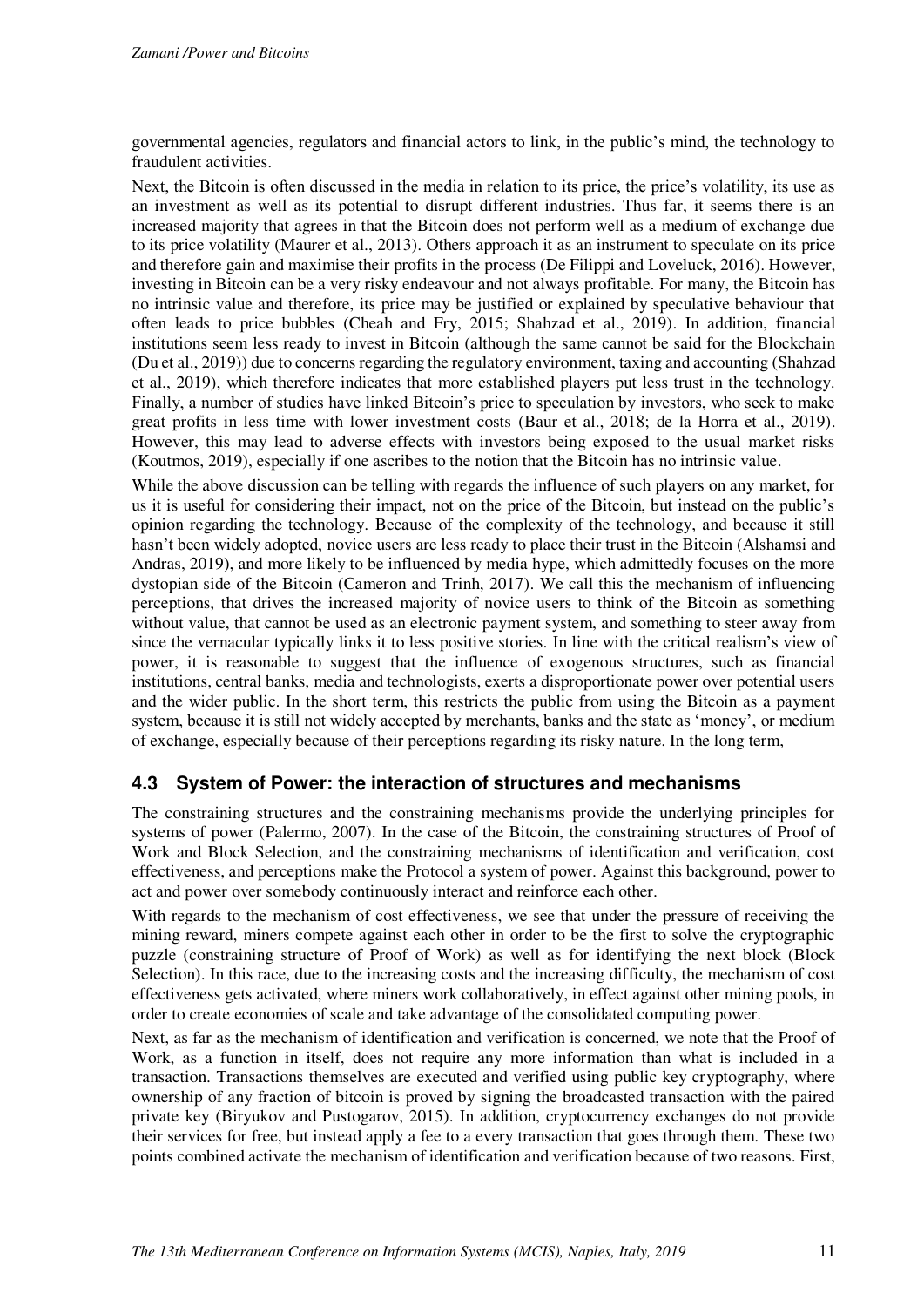despite that the Bitcoin is pseudonymous rather than purely anonymous, it is still difficult to link one's real world identity to the Bitcoin wallet. Second, cryptocurrency exchanges and Bitcoin users can have significant profits as a result of their trading activities, but due to pseudonymity, taxation becomes increasingly difficult. However, the state, central banks and other financial institutions have a stake on taxation and general regulation: for the state and central banks, taxation of bitcoins is a source of income; for financial institutions, cryptocurrency exchanges may well seem as brokers, offering an alternative trading system to their own with fewer restrictions for participants (Shapiro, 2018) and therefore seem more attractive for trading and investments. In both cases, the constraining structure activates the mechanism of identification and verification.

In relation to this, the mechanism of perceptions further reinforces the mechanism of identification and verification. The hype that surrounds the Bitcoin, the volatility of its price that can lead equally to great profits and great losses, as well as the lack of regulation and its affordance to be used in illicit activities, further feed into the mechanism of identification and verification, by means of questioning its legitimacy (DeVries, 2016). This requires that Bitcoin users trading through exchanges identify themselves so that their activities can be traced and verified. In many cases, this is also desired by the users themselves, as it is still difficult for several of them to trust unknown transacting parties that operate at the margins of regulation (Zamani and Babatsikos, 2017). However, what we note here is that the mechanisms themselves get activated as a result of the constraining structures, but further interact with each other, reinforcing each other.

# 5 Conclusions

In this study, we have focused our attention on the underlying constraining structures and constraining mechanisms that transform the Bitcoin protocol into a system of power. As raised by other researchers,

technologies are rarely used and employed as originally designed or even imagined (Orlikowski and Baroudi, 1991), and our study offers further confirmation. However, we also show that the main components of a technology, in this case of the Bitcoin protocol, can act as constraints with regards to restricting users' power to act in a manner that is in line with the Bitcoin's philosophical underpinnings. We have further shown that some constraining mechanisms, that exist independently from these structures and the protocol, possess and exercise their power over users and miners, reinforcing each other and further restricting users' and miners' power to act. In doing so, we have shown that while the Bitcoin protocol was developed and launched with the aim to decentralise power and distribute it to individual users and citizens, due to such mechanisms, power has instead shifted from more traditional actors, such as the state, to newcomers, such as cryptocurrency exchanges. Focusing specifically on the mechanism of identification and verification, we see that such actors have taken up the role of controllers or 'gatekeepers' (Vidan and Lehdonvirta, 2018), previously exercised by the state and central banks. However, their role as a controller and this mechanism are further reinforced by other mechanisms, such as the one of perceptions, where exchanges, while exercising their power over users, are required to do so but the enduring power of the state.

We have built our study drawing from critical realism. It is therefore necessary to note that, while the identified mechanisms and structures exist independently within the domain of the real, we can only observe a fraction of this domain. In other words, we expect that there will be additional structures and mechanisms that our study has not revealed nor addressed, due to our own subjective lens (Mingers, 2004) and because different contextual conditions may be required to activate them and bring them into the fore. Further, we have based our study solely on phenomena that presently both occur and are observable (actual domain). However, Mingers and Standing (2017) note that other phenomena, temporary in nature, may be generated by the identified generative mechanisms (actual domain) without being observable. In continuing with a similar analysis in the future, it would useful to cast a wider net across the cryptocurrency landscape, the legal and regulatory environment as well the market, in order to identify a larger set of tendencies, consequences and associations among the components of the Bitcoin system and between them and the different financial and social relationships of the involved actors.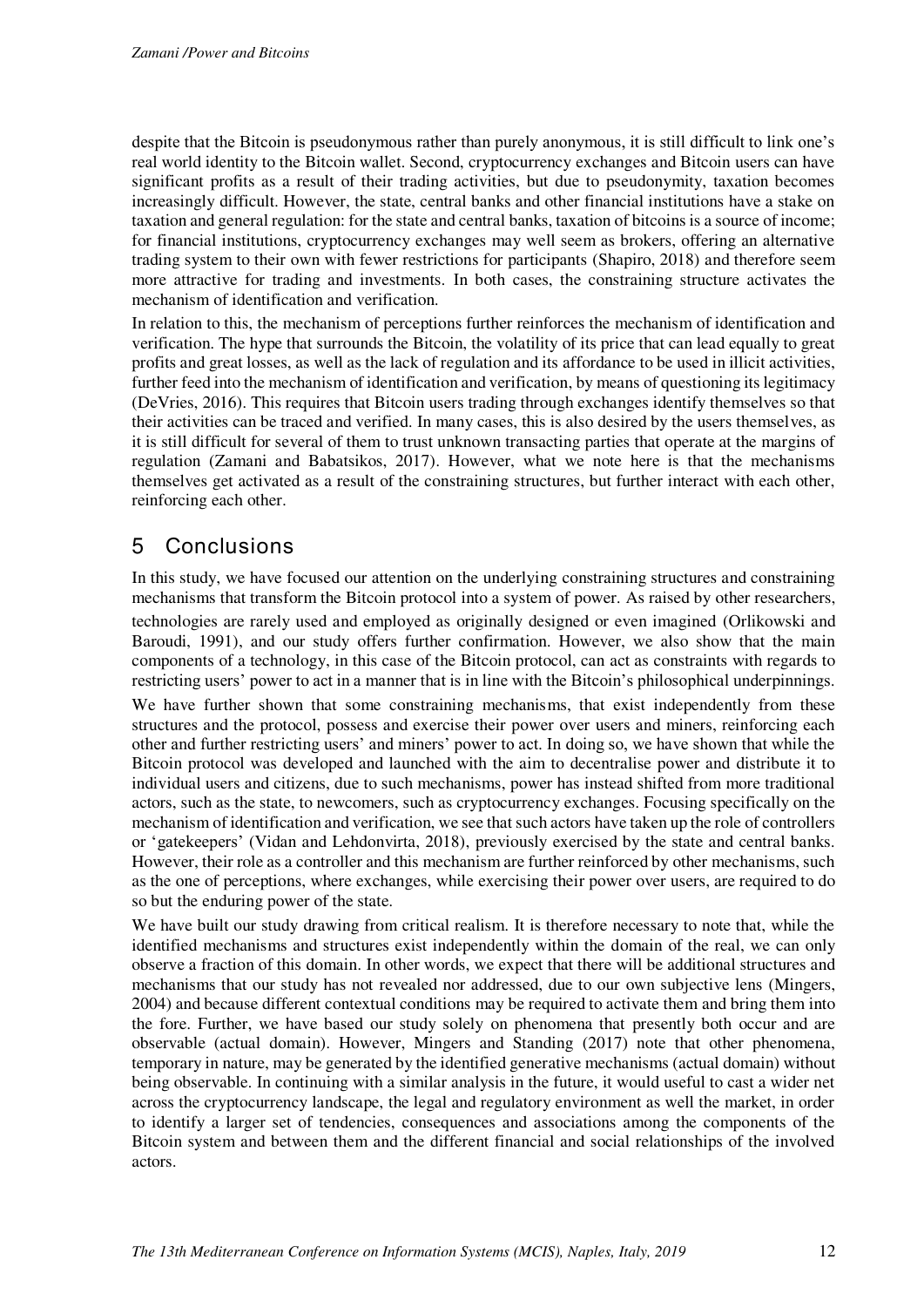## **References**

- Alshamsi, A. and Andras, Prof.P. (2019), "User perception of Bitcoin usability and security across novice users", *International Journal of Human-Computer Studies*, Vol. 126, pp. 94–110.
- Arnosti, N. and Weinberg, M.S. (2018), "Bitcoin: A natural oligopoly", *10th Innovations in Theoretical Computer Science Conference (ITCS 2019)*, presented at the 10th Innovations in Theoretical Computer Science Conference (ITCS 2019), Cambridge, Massachusetts, available at:https://doi.org/10.4230/LIPIcs.ITCS.2019.5.
- Baur, D.G., Hong, K. and Lee, A.D. (2018), "Bitcoin: Medium of exchange or speculative assets?", *Journal of International Financial Markets, Institutions and Money*, Vol. 54, pp. 177–189.
- Best, S. (1994), "Foucault, postmodernism and social theory", in Dickens, D.R. and Fontana, A. (Eds.), *Postmodernism and Social Inquiry*, Routledge, London, New York, pp. 25– 52.
- Biryukov, A. and Pustogarov, I. (2015), "Proof-of-Work as Anonymous Micropayment: Rewarding a Tor Relay", in Böhme, R. and Okamoto, T. (Eds.), *Financial Cryptography and Data Security*, Springer Berlin Heidelberg, pp. 445–455.
- bitcoin wiki. (2011), "Mining pool reward FAQ", *Bitcoin Wiki*, available at: https://en.bitcoin.it/wiki/Mining\_pool\_reward\_FAQ (accessed 14 August 2018).
- Bitcoin Wiki. (2019), "Hashcash Bitcoin Wiki", 30 April, available at: https://en.bitcoin.it/wiki/Hashcash (accessed 9 May 2019).
- Bloomfield, B.P. and Coombs, R. (1992), "Information Technology, Control and Power: The Centralisation and Decentralisation Debate revisited", *Journal of Management Studies*, Vol. 29 No. 4, pp. 459–459.
- Burge, M.E. (2015), "Apple Pay, Bitcoin, and Consumers: The ABCs of Future Public Payments Law", *Hastings Law Journal. Texas A&M University School of Law Legal Studies*, Vol. 67, pp. 1493–1550.
- Cameron, A. (Lucy) and Trinh, K. (2017), "Four factors driving the price of Bitcoin", *The Conversation*, available at: http://theconversation.com/four-factors-driving-the-priceof-bitcoin-87244 (accessed 16 May 2019).
- Chaum, D. (1983), "Blind Signatures for Untraceable Payments", in Chaum, D., Rivest, R.L. and Sherman, A.T. (Eds.), *Advances in Cryptology*, Springer US, Boston, MA, pp. 199–203.
- Cheah, E.-T. and Fry, J. (2015), "Speculative bubbles in Bitcoin markets? An empirical investigation into the fundamental value of Bitcoin", *Economics Letters*, Vol. 130, pp. 32–36.
- CoinDesk. (2018), *State of Blockchain Q2 2018*, CoinDesk, available at: https://www.coindesk.com/research/state-of-blockchain-q2-2018 (accessed 5 January 2019).
- Coinmetrics. (2019), "Granular mining pool mapping with Bitcoin's coinbase outputs", *CoinMetrics*, 7 January, available at: https://coinmetrics.io/mining-pool-mapping/ (accessed 16 May 2019).
- Coleman, E.G. and Golub, A. (2008), "Hacker practice: Moral genres and the cultural articulation of liberalism", *Anthropological Theory*, Vol. 8 No. 3, pp. 255–277.
- Conti, M., E, S.K., Lal, C. and Ruj, S. (2018), "A Survey on Security and Privacy Issues of Bitcoin", *IEEE Communications Surveys & Tutorials*, Vol. forthcoming, pp. 1–39.
- Corradi, F. and Höfner, P. (2018), "The disenchantment of Bitcoin: unveiling the myth of a digital currency", *International Review of Sociology*, Vol. 28 No. 1, pp. 193–207.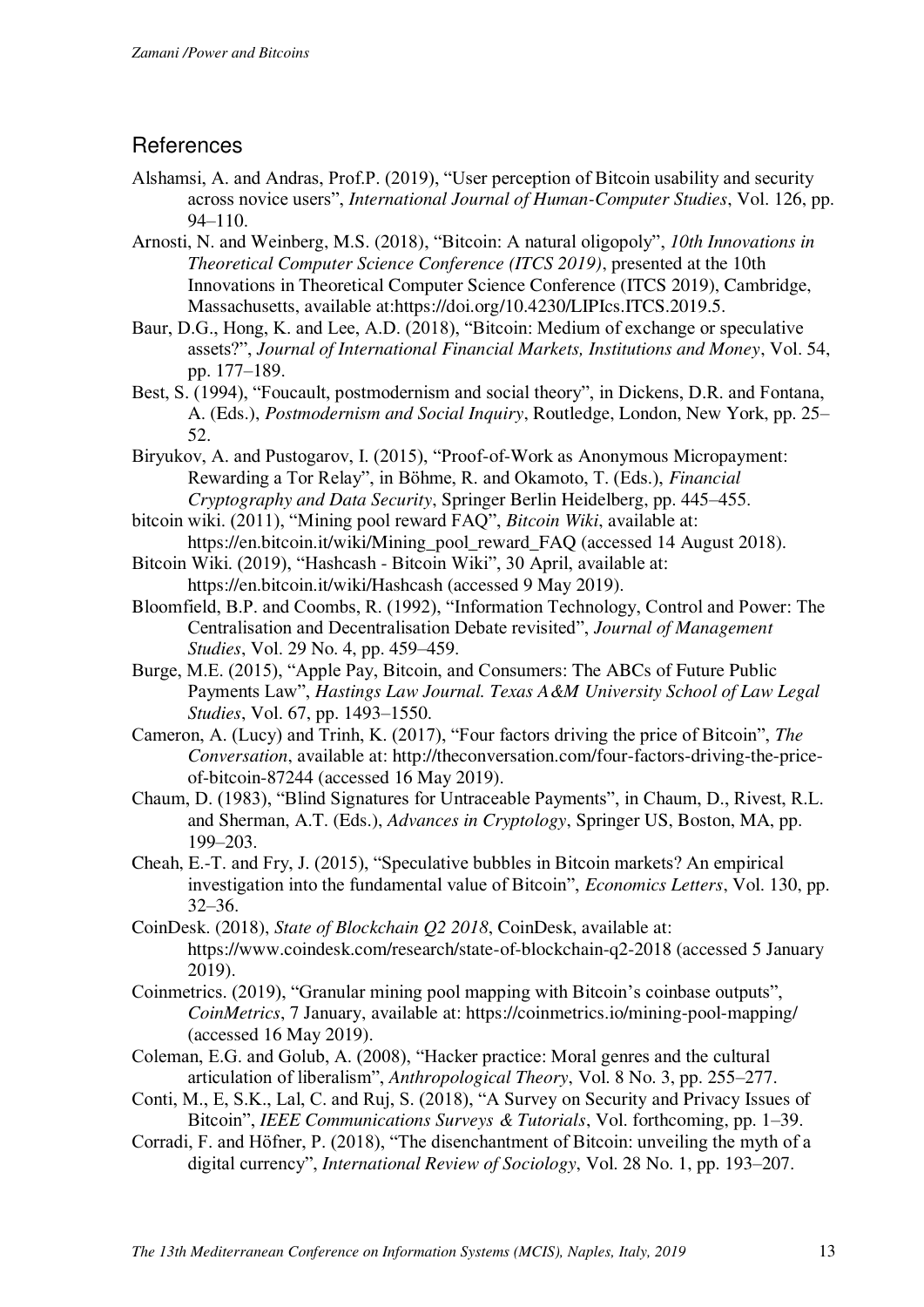- Creer, D., Crook, R., Hornsby, M., Gonzalez, N.A., Simpson, M., Weisfeld, N., Wyeth, B., et al. (2016), *Proving Ethereum for the Clearing Use Case*, Royal Bank of Scotland, available at: https://emerald-platform.gitlab.io/static/emeraldTechnicalPaper.pdf (accessed 13 April 2017).
- De Filippi, P. (2014), "Bitcoin: a regulatory nightmare to a libertarian dream", *Internet Policy Review*, Vol. 3 No. 2, available at: https://policyreview.info/articles/analysis/bitcoinregulatory-nightmare-libertarian-dream (accessed 2 May 2019).
- De Filippi, P. and Loveluck, B. (2016), "The invisible politics of Bitcoin: governance crisis of a decentralised infrastructure. Internet Policy Review", *Internet Policy Review*, Vol. hal-01382007, available at: https://hal.archives-ouvertes.fr/hal-01382007.
- Derks, J., Gordijn, J. and Siegmann, A. (2018), "From chaining blocks to breaking even: A study on the profitability of bitcoin mining from 2012 to 2016", *Electronic Markets*, Vol. 28 No. 3, pp. 321–338.
- DeVries, P.D. (2016), "An Analysis of Cryptocurrency, Bitcoin, and the Future", Vol. 1 No. 2, p. 10.
- Doolin, B. (2004), "Power and resistance in the implementation of a medical management information system", *Information Systems Journal*, Vol. 14 No. 4, pp. 343–362.
- Du, W. (Derek), Pan, S.L., Leidner, D.E. and Ying, W. (2019), "Affordances, experimentation and actualization of FinTech: A blockchain implementation study", *The Journal of Strategic Information Systems*, Vol. 28 No. 1, pp. 50–65.
- Dziembowski, S. (2015), "Introduction to Cryptocurrencies", ACM Press, pp. 1700–1701.
- Eyal, I. and Sirer, E.G. (2018), "Majority is not enough: bitcoin mining is vulnerable", *Communications of the ACM*, Vol. 61 No. 7, pp. 95–102.
- Foucault, M. (1979), *Discipline and Punish: The Birth of the Prison*, Peregrine, London, UK.
- Gerlach, J.-C., Demos, G. and Sornette, D. (2018), *Dissection of Bitcoin's Multiscale Bubble History*, Swiss Finance Institute Research Paper No. 18-30, Rochester, NY, available at: https://papers.ssrn.com/abstract=3164246 (accessed 14 August 2018).
- Gershenson, C. (2015), "Protecting Markets from Society: Non-Pecuniary Claims in American Corporate Democracy", *Politics & Society*, Vol. 43 No. 1, pp. 33–60.
- Gervais, A., Karame, G.O., Wüst, K., Glykantzis, V., Ritzdorf, H. and Capkun, S. (2016), "On the Security and Performance of Proof of Work Blockchains", *2016 ACM SIGSAC Conference on Computer and Communications Security - CCS'16*, presented at the 2016 ACM SIGSAC Conference on Computer and Communications Security - CCS'16, ACM Press, Vienna, Austria, pp. 3–16.
- Henfridsson, O. and Bygstad, B. (2013), "The Generative Mechanisms of Digital Infrastructure Evolution", *MIS Quarterly*, Vol. 37 No. 3, pp. 907–931.
- Hindess, B. (1996), *Discourses of Power: From Hobbes to Foucault*, Blackwell Publishing, Oxford.
- de la Horra, L.P., de la Fuente, G. and Perote, J. (2019), "The drivers of Bitcoin demand: A short and long-run analysis", *International Review of Financial Analysis*, Vol. 62, pp. 21–34.
- Hughes, E. (1993), "A Cypherpunk's Manifesto", available at: http://www.activism.net/cypherpunk/manifesto.html (accessed 5 February 2019).
- Koutmos, D. (2019), "Market risk and Bitcoin returns", *Annals of Operations Research*, available at:https://doi.org/10.1007/s10479-019-03255-6.
- Kypriotaki, K.N., Zamani, E.D. and Giaglis, G.M. (2015), "From Bitcoin to decentralized autonomous corporations: extending the application scope of decentralized peer-to-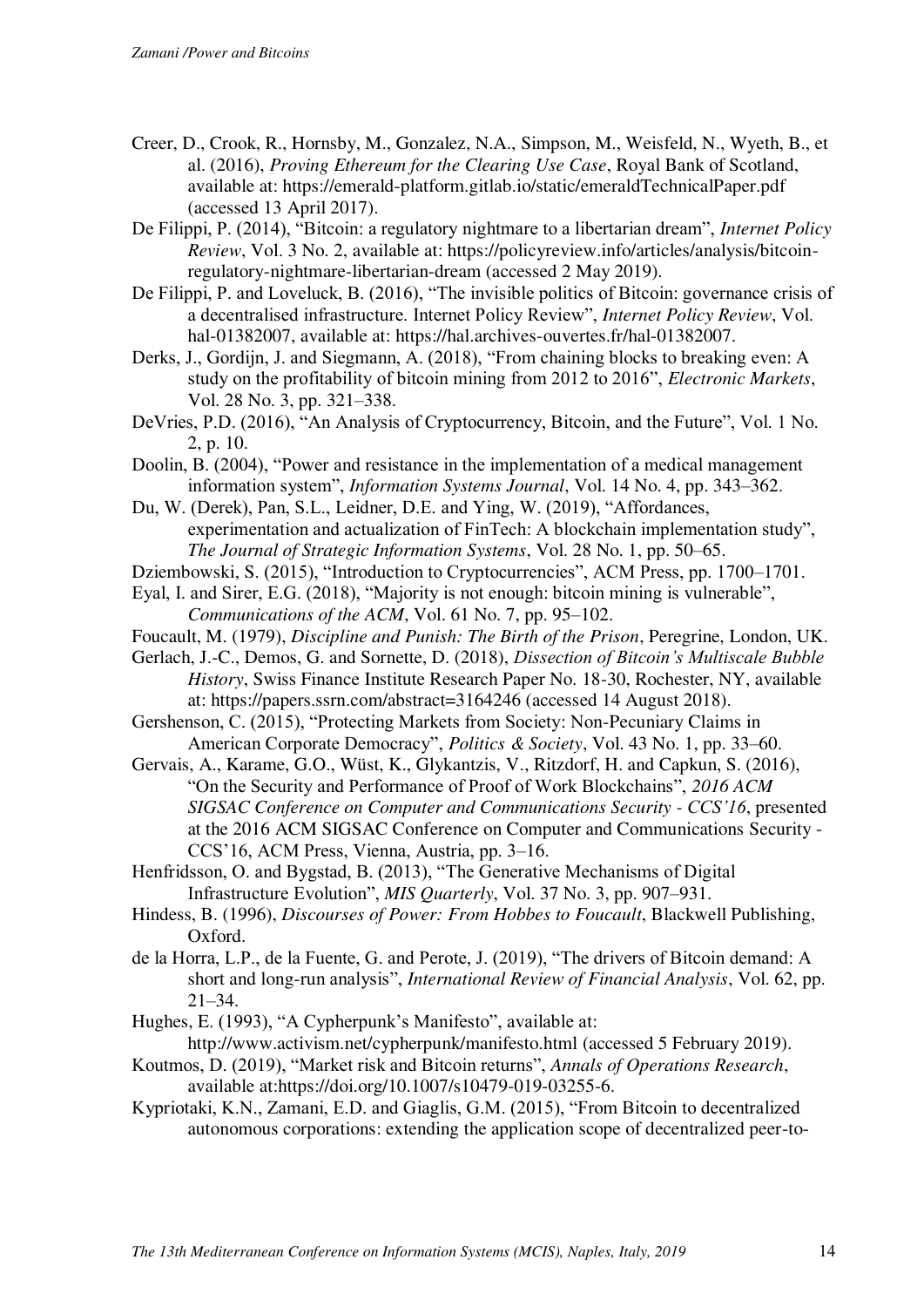peer networks and blockchains", *18th International Conference on Enterprise Information Systems (ICEIS 2015)*.

Latour, B. (1994), "On Technical Mediation", *Common Knowledge*, Vol. 3 No. 2, pp. 29–64. Leclercq-Vandelannoitte, A. (2011), "Organizations as Discursive Constructions: A

Foucauldian Approach", *Organization Studies*, Vol. 32 No. 9, pp. 1247–1271.

- Maurer, B., Nelms, T.C. and Swartz, L. (2013), "'When perhaps the real problem is money itself!': the practical materiality of Bitcoin", *Social Semiotics*, Vol. 23 No. 2, pp. 261– 277.
- Meiklejohn, S., Pomarole, M., Jordan, G., Levchenko, K., McCoy, D., Voelker, G.M. and Savage, S. (2016), "A fistful of Bitcoins: characterizing payments among men with no names", *Communications of the ACM*, Vol. 59 No. 4, pp. 86–93.
- Mingers, J. (2004), "Real-izing information systems: critical realism as an underpinning philosophy for information systems", *Information and Organization*, Vol. 14 No. 2, pp. 87–103.
- Mingers, J., Mutch, A. and Willcocks, L. (2013), "Critical Realism in Information Systems Research", *MIS Quarterly*, Vol. 37 No. 3, pp. 795–802.
- Mingers, J. and Standing, C. (2017), "Why things happen Developing the critical realist view of causal mechanisms", *Information and Organization*, Vol. 27 No. 3, pp. 171– 189.
- Nakamoto, S. (2008a), "Bitcoin: A peer-to-peer electronic cash system", *Nakamoto Institute*, available at: http://nakamotoinstitute.org/bitcoin/.
- Nakamoto, S. (2008b), "Cryptography Mailing List. Bitcoin P2P e-cash paper", *Nakamoto Institute*, available at: https://satoshi.nakamotoinstitute.org/emails/cryptography/13/ (accessed 10 May 2019).
- Narayanan, A. (2013), "What Happened to the Crypto Dream?, Part 1", *IEEE Security & Privacy*, Vol. 11 No. 2, pp. 75–76.

Nicholson, J., Tsagdis, D. and Brennan, R. (2013), "The structuration of relational space: Implications for firm and regional competitiveness", *Industrial Marketing Management*, Vol. 42 No. 3, pp. 372–381.

- Orlikowski, W. and Baroudi, J.J. (1991), "Studying Information Technology in Organizations: Research Approaches and Assumptions", *Information Systems Research*, Vol. 2 No. 1, pp. 1–28.
- Palermo, G. (2007), "The ontology of economic power in capitalism: mainstream economics and Marx", *Cambridge Journal of Economics*, Vol. 31 No. 4, pp. 539–561.
- Palermo, G. (2014), "The economic debate on power: a Marxist critique", *Journal of Economic Methodology*, Vol. 21 No. 2, pp. 175–192.

Peck, M.E. (2017), "Why the Biggest Bitcoin Mines Are in China", *IEEE Spectrum*, 4 October, available at: https://spectrum.ieee.org/computing/networks/why-the-biggestbitcoin-mines-are-in-china (accessed 11 June 2018).

Puthal, D., Malik, N., Mohanty, S.P., Kougianos, E. and Yang, C. (2018), "The Blockchain as a Decentralized Security Framework [Future Directions]", *IEEE Consumer Electronics Magazine*, Vol. 7 No. 2, pp. 18–21.

- Reed, M. (1998), "Organizational analysis as discourse analysis: A critique", in Grant, D., Keenoy, T. and Oswick, C. (Eds.), *Discourse and Organization*, Sage, London.
- Reid, F. and Harrigan, M. (2013), "An Analysis of Anonymity in the Bitcoin System", in Altshuler, Y., Elovici, Y., Cremers, A.B., Aharony, N. and Pentland, A. (Eds.), *Security and Privacy in Social Networks*, Springer New York, New York, NY, pp. 197–223.